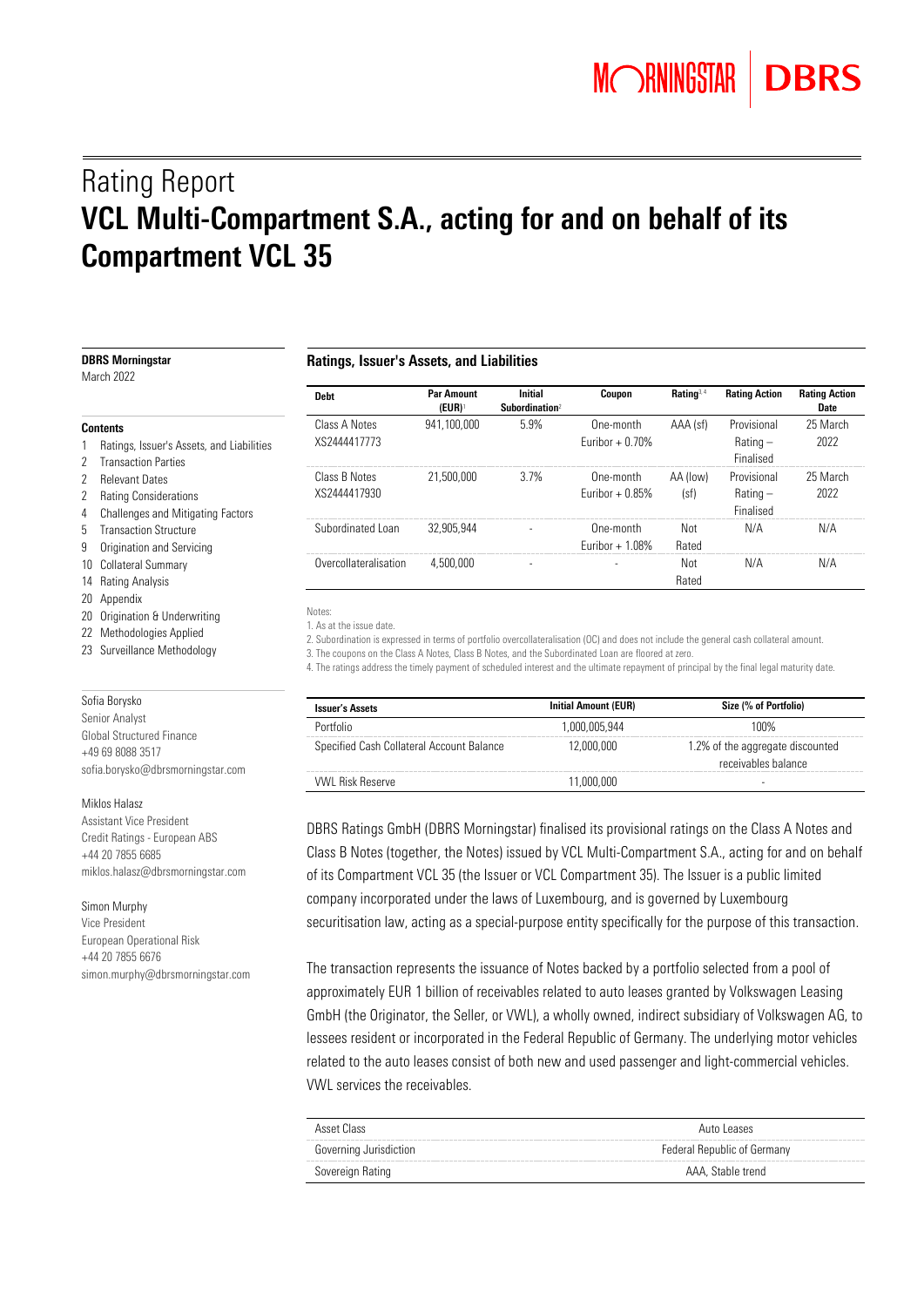#### Portfolio Summary (as at 28 February 2022)

| <b>Total Discounted Balance (EUR)</b>         | 1.000.005.944 |
|-----------------------------------------------|---------------|
| Number of Contracts (units)                   | 118 391       |
| Of which Retail (units)                       | 101.338       |
| Of which Corporate (units)                    | 17 053        |
| Number of New Vehicles (units)                | 106 153       |
| Number of Used/Demonstration Vehicles (units) | 2 238         |
| Average Outstanding Discounted Balance (EUR)  | 8 447         |
| Weighted-Average Original Term (Months)       | u y           |
| Weighted-Average Remaining Term (Months)      |               |

#### Transaction Parties

| <b>Roles</b>                                 | Counterparty                            | Rating <sup>1</sup> |
|----------------------------------------------|-----------------------------------------|---------------------|
| Issuer                                       | VCL Multi-Compartment S.A., acting for  | N/A                 |
|                                              | and on behalf of its Compartment VCL 35 |                     |
| Originator/Seller/Servicer                   | Volkswagen Leasing GmbH                 | Private Rating      |
| Cash Collateral Account Bank/Distribution    | The Bank of New York Mellon.            | Private Rating      |
| Account Bank/Cash Administrator/Counterparty | Frankfurt Branch                        |                     |
| Downgrade Collateral Account Bank            |                                         |                     |
| Swap Counterparty                            | Skandinaviska Enskilda Banken AB (publ) | A (high) Stable     |
|                                              |                                         | trend               |
| Paying Agent/Calculation Agent/Interest      | The Bank of New York Mellon.            | Private Rating      |
| Determination Agent/Custodian                | I ondon Branch                          |                     |
| Corporate Services Provider                  | Circumference FS (Luxembourg) S.A.      | N/A                 |
| <b>Security Trustee</b>                      | Intertrust Trustees GmbH                | N/A                 |
| Subordinated Lender                          | Volkswagen Financial Services AG        | Private Rating      |
| Data Protection Trustee                      | Data Custody Agent Services B.V.        | N/A                 |

1. Ratings refer to Long-Term Issuer Ratings or Long-Term Senior Unsecured Debt Ratings unless otherwise specified.

#### Relevant Dates

| Term                      | <b>Description</b>                                                                             |
|---------------------------|------------------------------------------------------------------------------------------------|
| Closing Date              | 25 March 2022                                                                                  |
| Cut-Off Date              | 28 February 2022                                                                               |
| Payment Date              | 21st of each month                                                                             |
| <b>First Payment Date</b> | 21 April 2022                                                                                  |
| Monthly Period            | Each calendar month immediately prior to the relevant payment date                             |
| Interest Period           | The period from and including a payment date up to but excluding the following payment<br>atah |
| Legal Maturity Date       | 21 January 2028                                                                                |

#### Rating Considerations

Notable Features

- The transaction represents the securitisation of automotive lease contracts; however, the residual value component of the lease contracts is not securitised in this transaction.
- The transaction is static and the Notes will amortise from the initial payment date. There is no revolving period.
- All underlying contracts are fixed rate while floating-rate notes have been issued. Interest rate risk is mitigated through interest rate swaps with Skandinaviska Enskilda Banken AB (publ).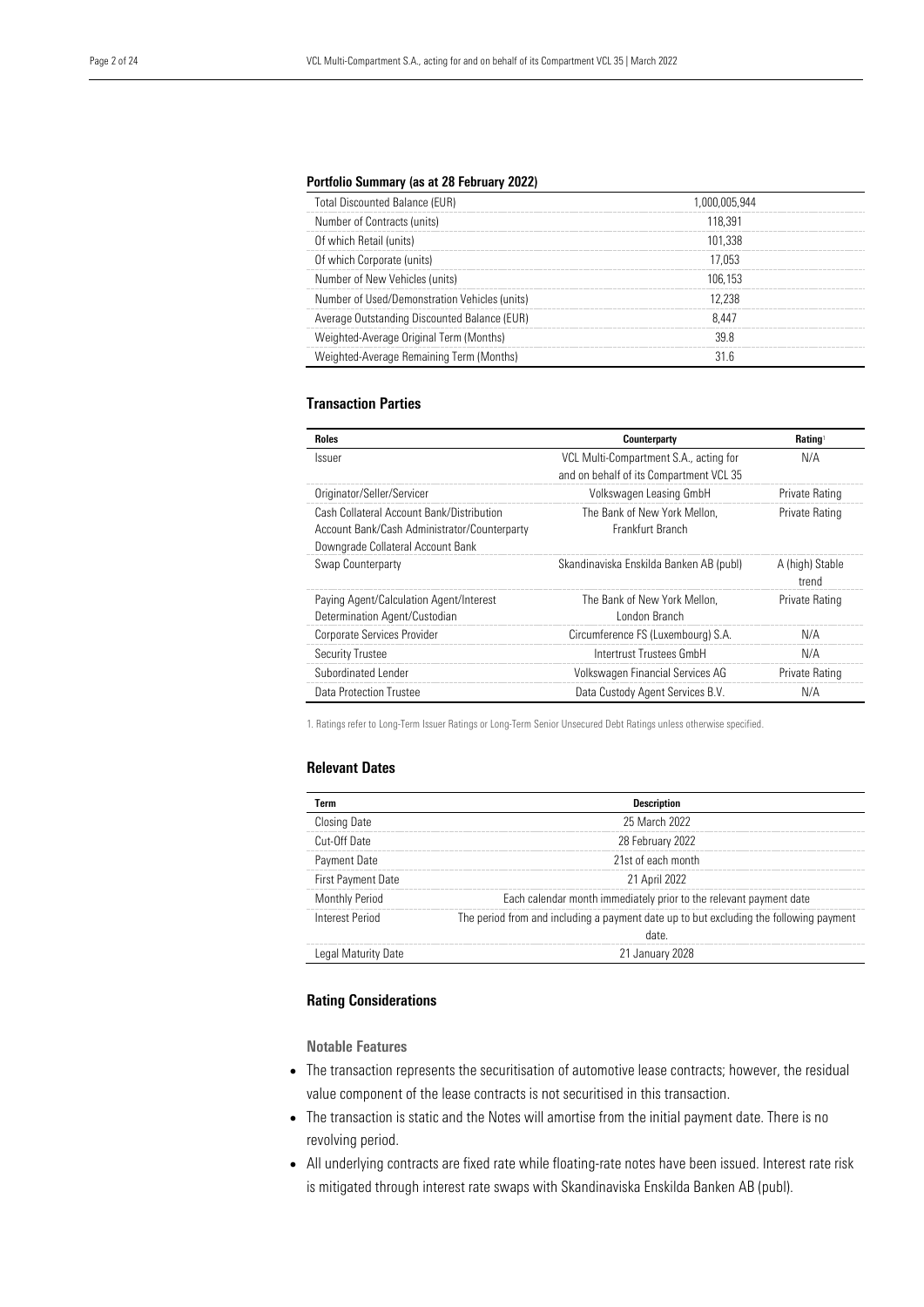- The discount rate applied to the gross receivables balance to calculate the purchase price is fixed at 5.7%. This considers the transaction's liability costs plus a buffer of 4.1%. Prior to the occurrence of an insolvency event, the buffer release amount is payable directly to VWL. There is no excess spread available to support the payment of interest or principal on the Notes.
- The transaction has a mixed sequential/pro rata amortisation structure. Initially, all collections arising from the lease receivables will pay down the Class A Notes (in accordance with the relevant priority of payments). Once the Class A overcollateralisation (OC) percentage reaches 12.25%, the Class B Notes begin to amortise. Once the Class B OC percentage reaches 7.5%, collections to the Class A and Class B principal are allocated on a pro rata basis unless specified triggers are breached, as outlined in the transaction documents.
- Approximately 99.6% of the receivables relate to vehicles manufactured by companies of the Volkswagen Group. Volkswagen-branded passenger vehicles relate to 34.2% of the outstanding discounted balance (or, combined with Volkswagen-branded light commercial vehicles, 44.6%). The second-largest brand concentration relates to Audi-branded vehicles (30.0%).
- Approximately 41.5% of the receivables relate to vehicles equipped with a diesel engine, and 28.7% of the receivables relate to vehicles with a petrol engine. In total, approximately 70.2% of the vehicles are equipped with an internal combustion engine. A further 29.8% of the receivables relate to vehicles with alternative, hybrid, gas, or electric powertrains.

#### **Strengths**

- The cash collateral account includes a liquidity reserve that is made available to the priority of payments to cover the payment of senior expenses, swap payments, and interest on the Notes prior to being restored to a target amount initially set at 1.2% of the aggregate discounted receivables balance, floored at the lower of (1) EUR 10 million and (2) the aggregate outstanding principal balance of the Class A Notes and Class B Notes at the end of the monthly period.
- VWL is a well-established captive finance servicer in Germany. VCL Compartment 35's portfolio characteristics (such as portfolio mix) are comparable with earlier transactions from the same sponsor rated by DBRS Morningstar, which, over time, have demonstrated stable performance.
- DBRS Morningstar was provided with detailed monthly vintage information covering the past 10 years of cumulative net loss performance. Based on this information, it was possible for DBRS Morningstar to derive its expected probability of default (PD) and loss given default (LGD) assumptions. The static data showed stable and low credit loss performance trends. DBRS Morningstar supplemented the information received with relevant historical data from prior transactions.
- Although the purchased lease receivables include residual value risk, the residual value component of the receivables is not included in this transaction: therefore, the Issuer is not directly exposed to residual value risk.
- VWL is a subsidiary of Volkswagen Financial Services AG (VWFS), which is Volkswagen AG's (VW) captive finance company. DBRS Morningstar's Long-Term Issuer Rating on VW is A (low) with a Stable trend.
- Approximately 99.2% of the obligors make their monthly lease instalment via direct debit.
- The majority of the underlying vehicles (88.4%) were first registered in 2021 and 2022.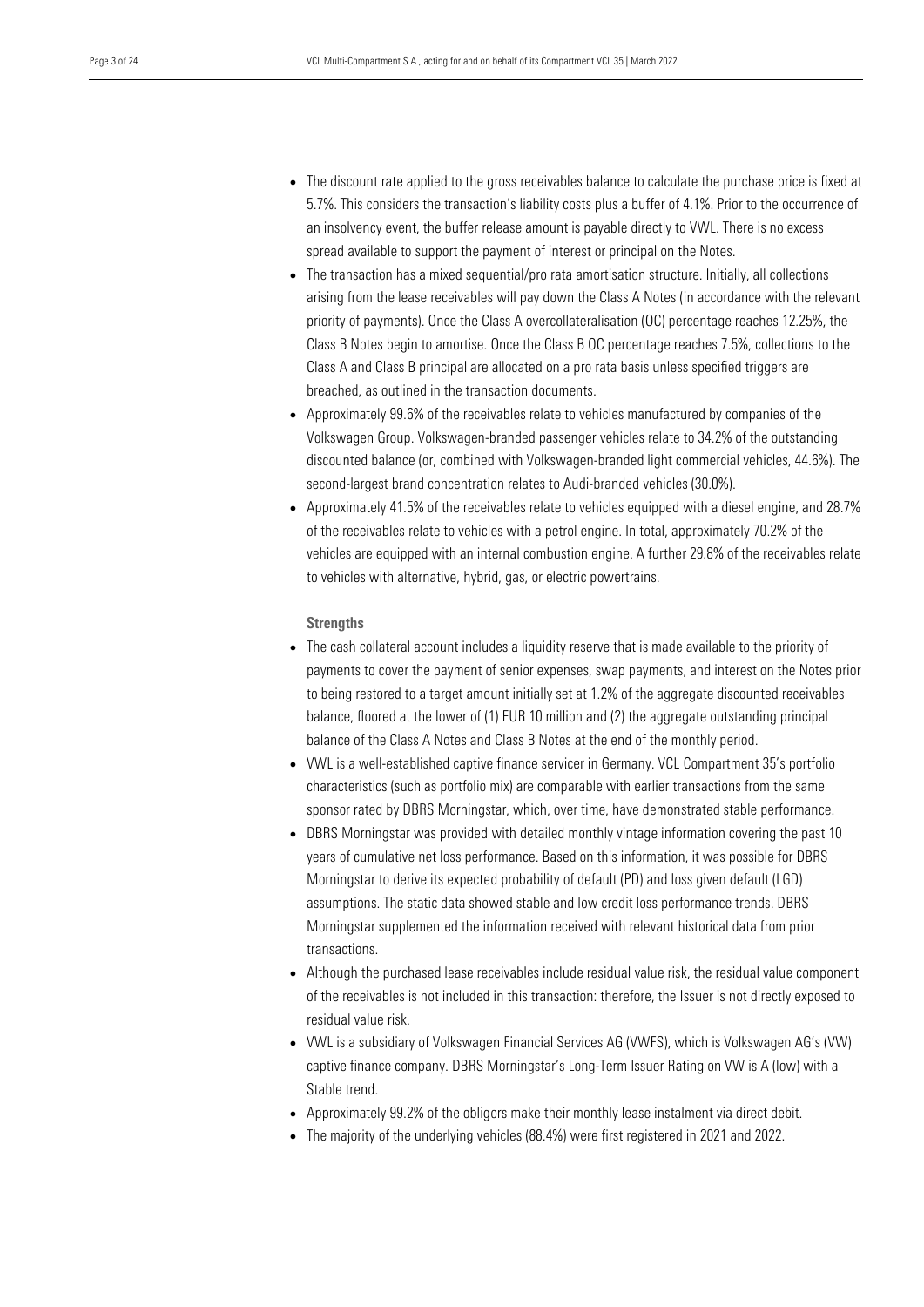#### Challenges and Mitigating Factors

• Despite the lease receivables being transferred at a discount rate of 5.7%, any excess is returned to VWL through the buffer release amount as described in the transaction waterfall (subject to VWL not being insolvent).

*Mitigant*: The buffer release rate mechanism has been considered by DBRS Morningstar when modelling the transaction.

The servicer collects payments on its own accounts and, thus, collections may be commingled within the servicer's estate in case of insolvency.

*Mitigant*: Following specified rating trigger downgrades related to VW, VWL is obliged to post monthly collateral for the respective monthly period, or transfer the collections on the following business day to the issuer's account. DBRS Morningstar has considered a commingling loss commensurate with the ratings assigned to the Class A Notes and Class B Notes, the triggers linked to the monthly remittance condition, the expected distribution of monthly collections, and the amortisation profile of the portfolio.

- Because of the mixed sequential/pro rata structure of the transaction, there may be circumstances when the Class B Notes are amortising while the Class A Notes are still outstanding. *Mitigant*: DBRS Morningstar has modelled back-loaded scenarios to factor in this effect within its cash flow analysis.
- **The credit performance of the portfolio may be negatively affected by the Coronavirus Disease** (COVID-19) pandemic. Approximately 83.9% of the receivables relate to leases classified as retail customers. Approximately 23.3% of the leases have been granted to private individuals, with the remaining 76.7% being commercial leases. Some underlying corporate customers may operate in certain sectors that may be more susceptible to the impacts of the pandemic. *Mitigant*: DBRS Morningstar considered the comparatively high granularity of the portfolio; the top obligor represents 0.2% of the pool and the top 20 obligors account for 1.1%.
- On 9 September 2021, the European Court of Justice (ECJ) in Luxembourg ruled against the Federal Court of Justice (Bundesgerichtshof), the highest justice court in Germany, to reinstate and strengthen consumer rights regarding revocation. According to the ruling, customers that were not provided with adequate information at the onset of a loan agreement can benefit from extended revocation rights.

*Mitigant*: DBRS Morningstar understands VWL does not expect any negative impact on its portfolio arising from the ruling. Consumer leasing contracts are not covered by the Consumer Credit Directive. In its judgment of 24 February 2021, VIII ZR 36, the German Federal Court of Justice also determined that, even in analogous application, consumer leasing contracts with mileage billing do not fall under the German implementation regulations of the Consumer Credit Directive. 99.97% of the portfolio relates to closed-end contracts. DBRS Morningstar understands these contracts are not classified as contracts that provide for financial accommodation against consideration.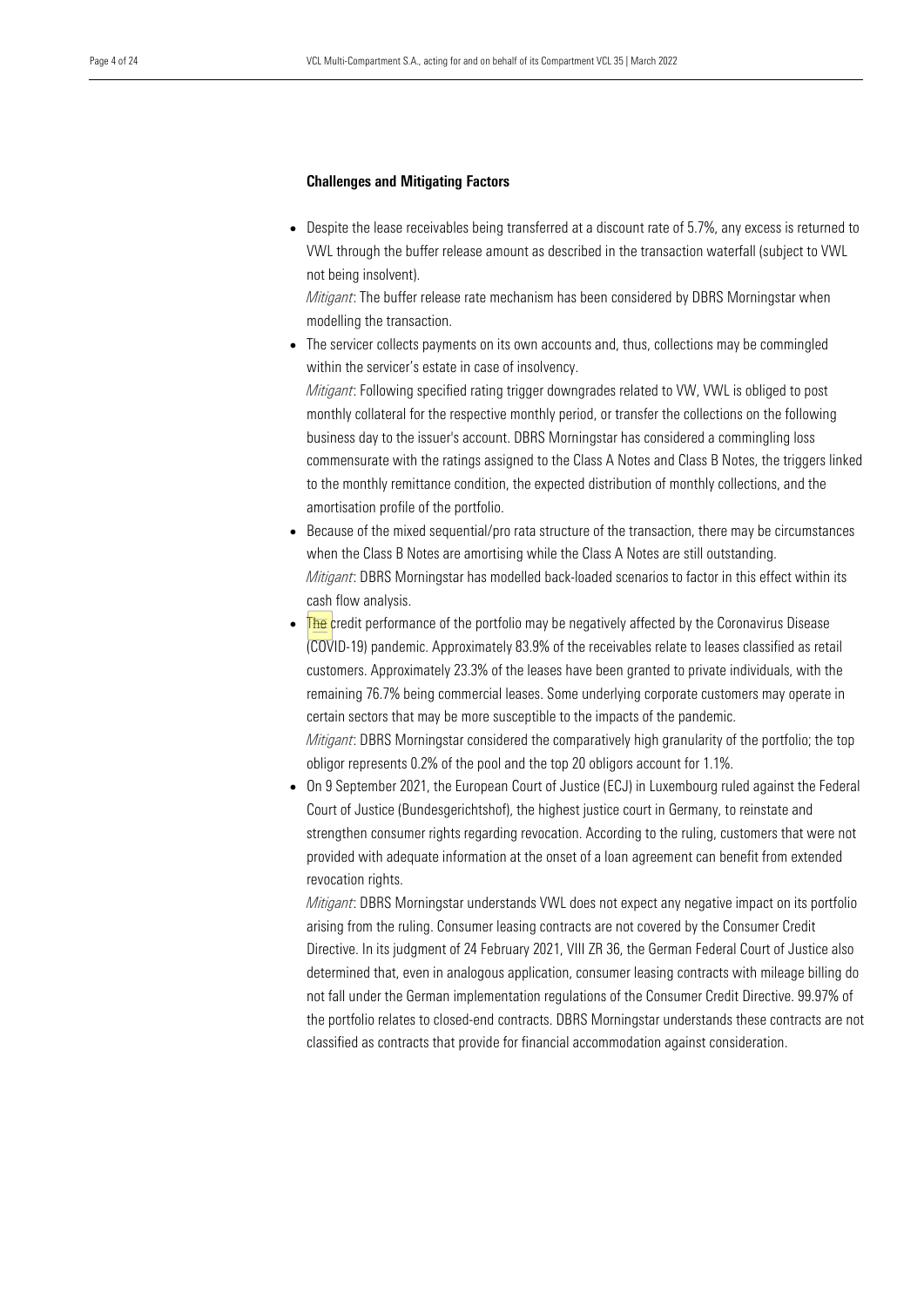#### Transaction Structure

| <b>Transaction Summary</b>    |                              |                                                                                                                                                                                                                                                            |
|-------------------------------|------------------------------|------------------------------------------------------------------------------------------------------------------------------------------------------------------------------------------------------------------------------------------------------------|
| Currency                      |                              | Issuer's assets and liabilities are denominated in euros (EUR).                                                                                                                                                                                            |
| <b>Relevant Jurisdictions</b> | Republic of Germany.         | Lease contracts and associated receivables are governed by the laws of the Federal<br>Republic of Germany. Each transaction document is governed by the laws of the Federal<br>The Issuer is incorporated under the laws of the Grand Duchy of Luxembourg. |
| Interest Rate Hedging         | swaps.                       | Interest rate swaps to be in place at closing.<br>Issuer pays: 0.59% and 0.85%, respectively, under the Class A Notes and Class B Notes<br>Issuer receives: in relation to the Class A Notes swap: the sum of Euribor plus 0.70% per                       |
|                               | respectively.<br>Floor: zero | annum, in relation to the Class B Notes swap: Euribor plus 0.85% per annum.<br>Notional: the aggregate principal amount of the Class A Notes and the Class B Notes,                                                                                        |
| Basis Risk Hedging            | N/A                          |                                                                                                                                                                                                                                                            |
| General Reserve               |                              | The liquidity reserve component of the cash collateral account provides liquidity support to<br>the Class A Notes and Class B Notes. The reserve can be used to cover senior expenses,<br>swap payments, and interest shortfalls,                          |
|                               | <b>Initial Amount</b>        | EUR 12,000,000, corresponding to 1.2% of the aggregate discounted<br>receivables balance.                                                                                                                                                                  |
|                               | <b>Target Amount</b>         | 1.2% of the aggregate discounted receivables balance.                                                                                                                                                                                                      |
|                               | Floor                        | The lesser of:<br>- EUR 10,000,000; and<br>- the aggregate outstanding principal balance of the Class A Notes<br>and Class B Notes at the end of the monthly period.                                                                                       |
|                               | Amortisation                 | Yes                                                                                                                                                                                                                                                        |

#### The transaction structure is summarised below:



Source: Transaction Documents and DBRS Morningstar.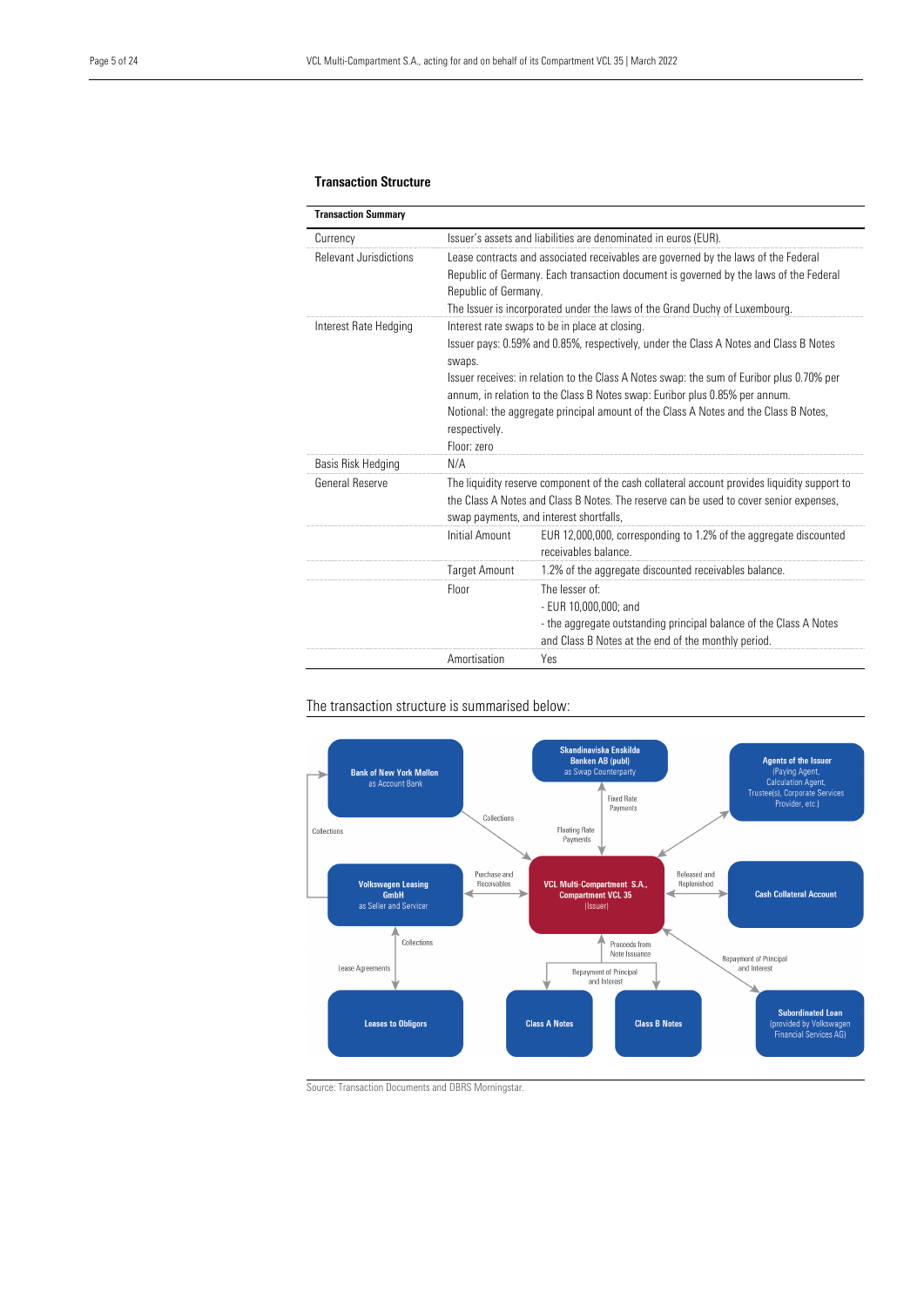### Counterparty Assessment

#### *Account Bank*

The Bank of New York Mellon (BNYM) has been appointed as the Issuer's account bank for the transaction. DBRS Morningstar privately rates BNYM and has concluded that it meets DBRS Morningstar's minimum criteria to act in such capacity and the transaction contains downgrade provisions relating to the account bank consistent with DBRS Morningstar's legal criteria.

#### *Hedging Counterparty*

Skandinaviska Enskilda Banken AB (publ) has been appointed as the swap counterparty for the transaction. DBRS Morningstar understands the swap counterparty meets DBRS Morningstar's minimum criteria to act in such capacity. The hedging documents contain downgrade provisions consistent with DBRS Morningstar criteria.

#### *Set-Off Risk*

VWL does not take customer deposits, and the Seller warrants and guarantees, inter alia, that the lessees have no set-off claims. Affiliates of VW, Familie Porsche Stuttgart, and Familie Piech Salzburg Gruppe are also specifically excluded. The Seller is required to repurchase leases where the representations and warranties have been breached.

Although VWL offers a range of maintenance and other services, as well as certain insurance products to lessees, any payments related to such services and VAT thereon form part of the excluded collections and are not capitalised in the transaction.

#### *Commingling Risk*

The servicer is permitted to commingle collections with its own funds and is required to transfer these monies to the Issuer's account on each payment date, subject to the monthly remittance condition being satisfied. The monthly remittance condition is no longer satisfied if VW's rating falls below BBB (high).

Upon breach of the trigger, VWL will be required to either:

- Transfer to the Issuer the monthly collateral, comprising of the expected following monthly payments, including prepayments estimated to be 5% falling due and payable, or;
- If the monthly collateral is not paid to the Issuer, the collections must be transferred to the Issuer within one business day from receipt thereof.

DBRS Morningstar has considered a commingling loss commensurate with the ratings assigned to the Class A Notes and Class B Notes, the triggers linked to the monthly remittance condition, the expected distribution of monthly collections, and the amortisation profile of the portfolio.

DBRS Morningstar considers that the current ratings are commensurate with the resulting commingling risk exposure, taking into account that VWL as the servicer is allowed to commingle up to nearly two months of collections, and considering the credit strength of Volkswagen and its subsidiaries.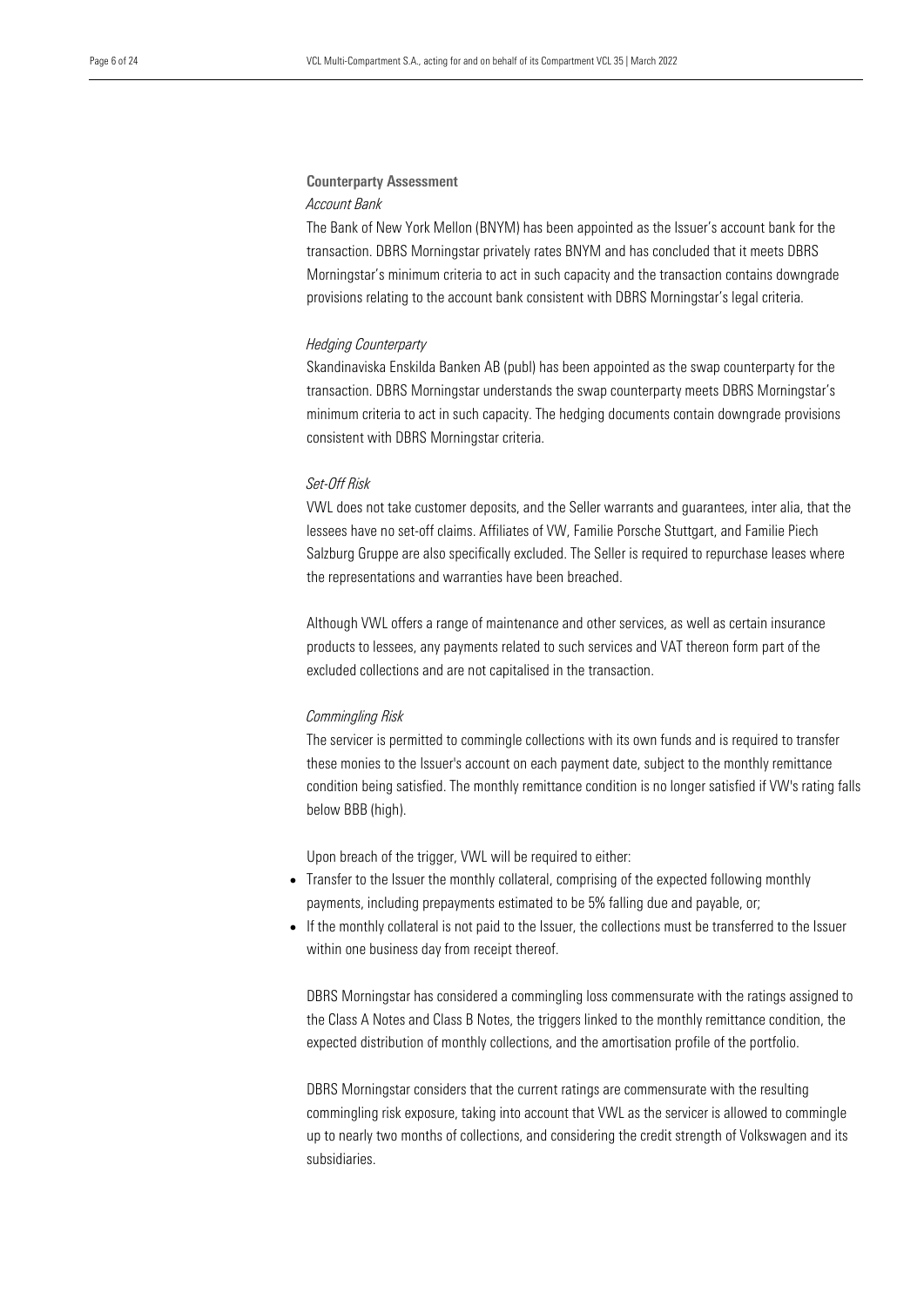#### *Servicing of the Portfolio and Collections*

VWL has been appointed to service the purchased lease receivables in accordance with the servicing agreement.

The servicer has been appointed by the Issuer to collect payments from lessees and other proceeds related to the receivables (the collections). These include all payments received from customers by the servicer in respect of the purchased receivables, including (1) interest collections, (2) principal collections, (3) insurance proceeds, (4) vehicle sale proceeds, and (5) recoveries.

The available distribution amount for disbursement in accordance with the priority of payments include:

- Collections;
- The Issuer's portion of proceeds from the realisation of leased vehicles;
- Payments from the cash collateral account;
- Net swap receipts;
- Investment earnings on the distribution account;
- Repurchase price received from VWL, if any;
- The buffer release amount.

Prior to the occurrence of an insolvency event related to VWL, the buffer release amount is deducted from the available distribution amount and is paid directly to VWL.

The available distribution amount must be disbursed by the Issuer, as per the terms of the transaction documents, on the relevant payment dates. Available collections processed on a given payment date are payments related to a specific monthly period ended prior to the payment date (the collection period) and amounts collected, but referred to the following collection period should only be processed on the relevant payment date.

#### Priority of Payments

Prior to a foreclosure event affecting the Issuer, the Issuer applies all available funds in accordance with the order of priority, as summarised below:

- 1. Taxes and expenses;
- 2. Payments due to the security trustee;
- 3. Senior servicer fee;
- 4. Payments of other senior fees;
- 5. Net swap payments to the hedging counterparties (except termination payments to a defaulting swap counterparty);
- 6. Interest on the Class A Notes;
- 7. Interest on the Class B Notes;
- 8. Replenishment of the reserve up to its specified cash collateral account balance;
- 9. On the occurrence of the German trade tax increase event, related payment into the cash collateral account up to the increased German trade tax risk reserve amount;
- 10. Principal on the outstanding balance of the Class A Notes, to the Class A targeted note balance;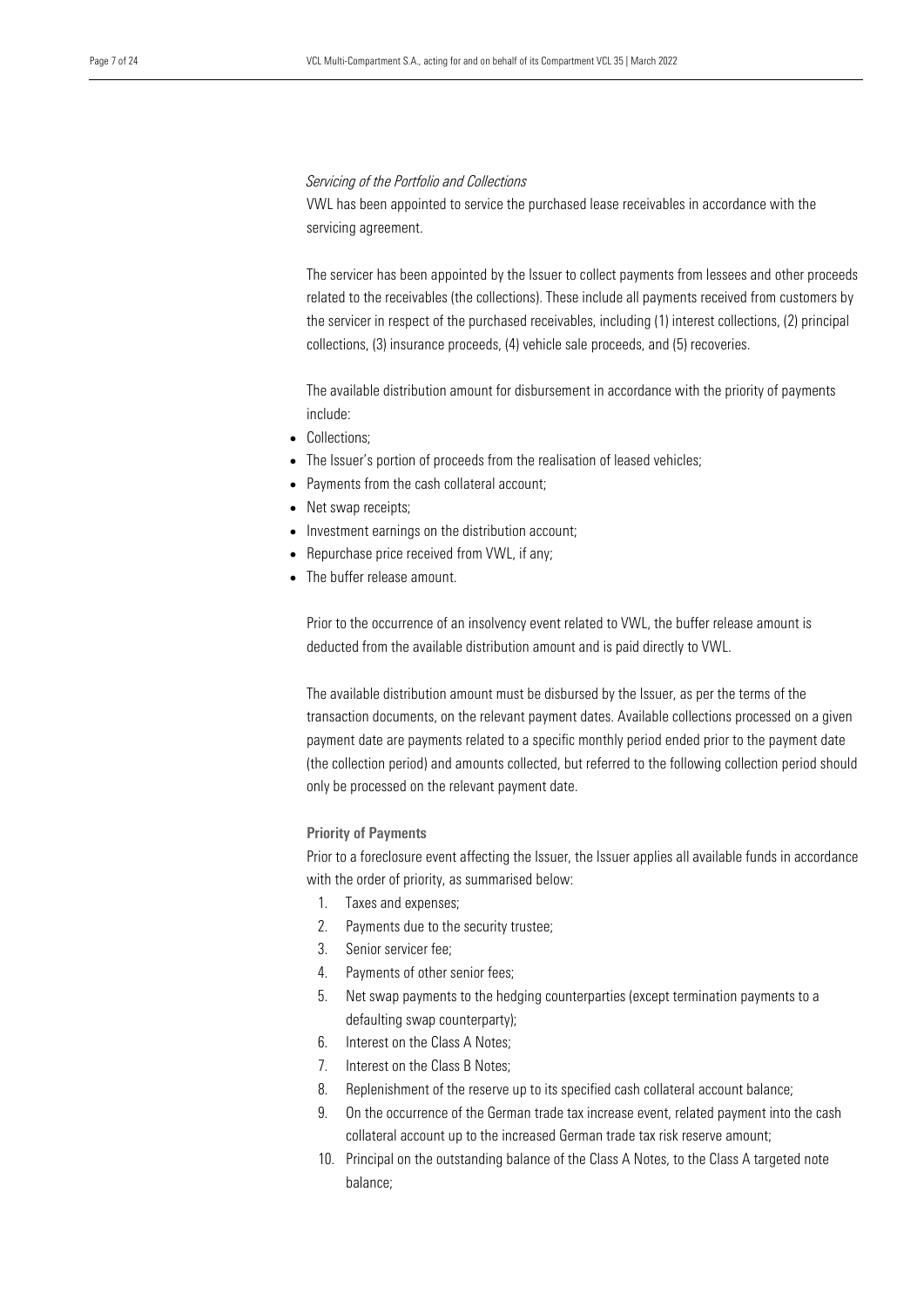- 11. Principal on the outstanding balance of the Class B Notes, to the Class B targeted note balance;
- 12. Payments to the swap counterparty under the swap agreement (to the extent not paid under item 4 above);
- 13. Accrued and unpaid interest on the subordinated loan;
- 14. Principal payments on the subordinated loan (until reduced to zero); and
- 15. Remaining excess to VWL.

#### Principal Redemption Amounts and Excess Spread

The Class A principal payment amount is calculated as the amount required to reduce the Class A Notes outstanding to the relevant target OC level, provided that a Level 2 Credit Enhancement Increase Condition has not occurred. Otherwise, this is equal to the outstanding amount of the Class A Notes.

The Class B principal payment amount is calculated as the amount required to reduce the Class B Notes outstanding to the relevant target OC level, provided that a Level 2 Credit Enhancement Increase Condition has not occurred. Otherwise, this is equal to the outstanding amount of the Class B Notes.

The repayment of the notes is determined by each class' respective target OC level, as laid out in the table below:

| <b>Target OC</b> | <b>Prior to a Level 1 Credit</b><br><b>Enhancement Increase Event</b> | <b>Following a Level 1 Credit</b><br><b>Enhancement Increase Event</b> | <b>Following a Level 2 Credit</b><br><b>Enhancement Increase Event</b> |
|------------------|-----------------------------------------------------------------------|------------------------------------------------------------------------|------------------------------------------------------------------------|
| Class A          | '2 25%                                                                | 14 በበ%                                                                 | 1በበ%                                                                   |
| Class B          | 7 5በ%                                                                 | ጸ 25%                                                                  | 1በበ%                                                                   |

A level 1 credit enhancement increase condition is in effect if the cumulative net loss ratio:

- Exceeds 0.5% on any payment date up to and including June 2023, or;
- Exceeds 1.15% on any payment date after (and excluding) June 2023 up to (and including) March 2024.

A level 2 credit enhancement increase condition is in effect if the cumulative net loss ratio exceeds 1.6% for any payment date.

#### *Foreclosure Event*

The Issuer will switch to a post-enforcement priority of payments in the case that:

- With respect to the Issuer an insolvency event occurs; or
- The Issuer defaults in the payment of any interest on the most senior class of notes when the same becomes due and payable, and such default continues for a period of five business days; or
- The Issuer defaults in the payment of principal of any note on the legal maturity date.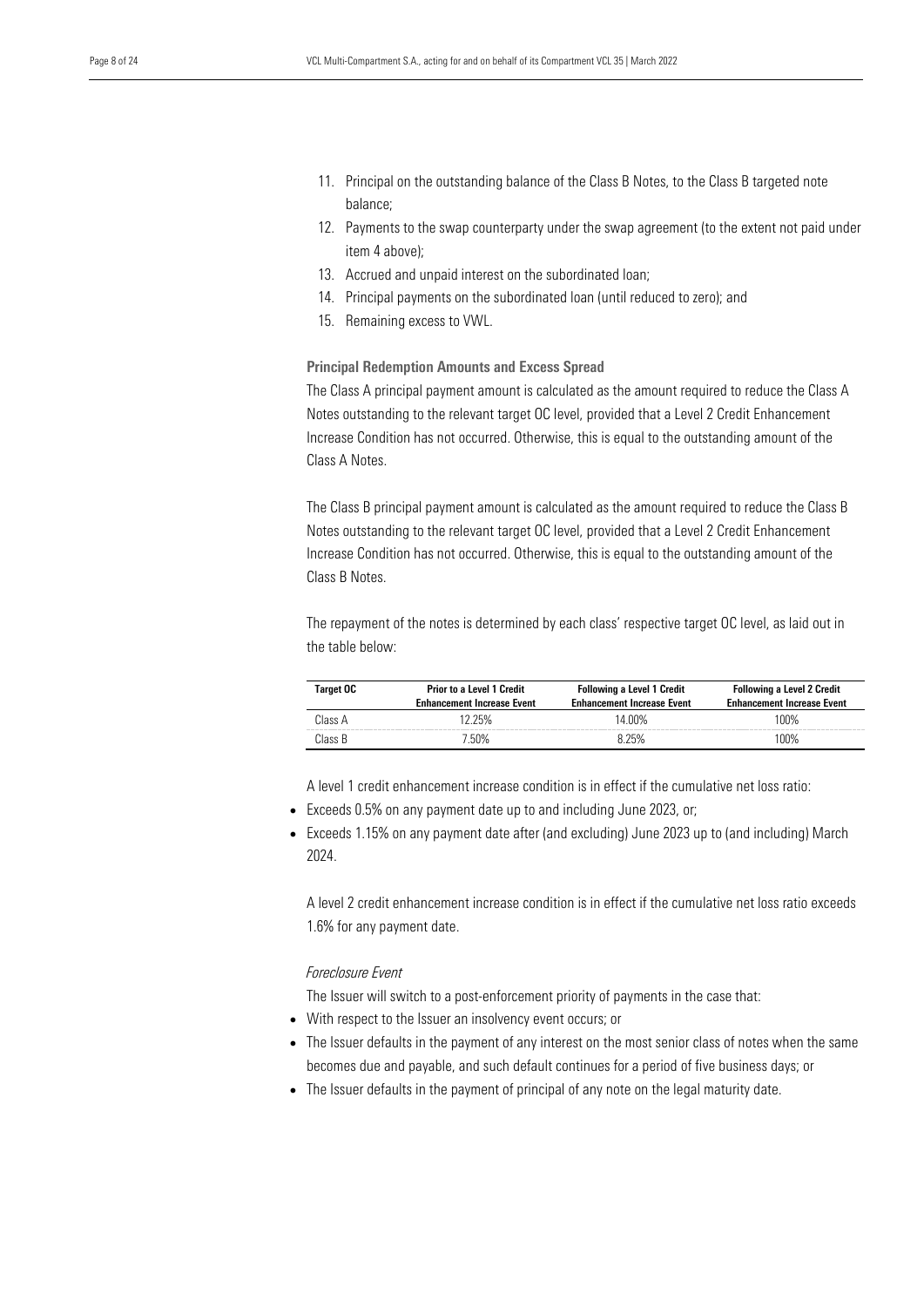The available distribution amount will then be allocated as per below order of priority:

- 1. Senior issuer's fees and expenses and servicer fees;
- 2. Net swap payments, including any termination payment payable to the swap counterparty except when the swap counterparty is the defaulting party;
- 3. Interest on the Class A Notes;
- 4. Class A Notes principal until repaid in full;
- 5. Interest on the Class B Notes;
- 6. Class B Notes principal until repaid in full; and
- 7. Junior items.

As the accelerated priority of payments is applicable in case of Issuer's insolvency, it is not usually relevant in any rating scenario.

#### *Optional Redemption*

The Seller has the option to repurchase all of the outstanding assigned receivables on any payment date when the aggregate discounted principal amount outstanding of all receivables is less than 10% of the initial aggregate discounted principal balance.

#### Origination and Servicing

DBRS Morningstar conducted an operational review of VWL's auto finance operations in Braunschweig, Germany via remote update in April 2021. VWL is a wholly owned subsidiary of VWFS, which itself is wholly owned by the Volkswagen AG. DBRS Morningstar considers VWL's German origination and servicing practices to be consistent with those observed among other auto finance companies.

VWL was founded in 1966 and is headquartered in Braunschweig, Germany. VWL is part of VWFS, which is responsible for coordinating the worldwide financial services activities of the Volkswagen Group. VWFS provides banking, leasing, insurance, and other services to its retail, wholesale, and fleet customers.

As an operating subsidiary of VWFS, VWL looks to provide their customers with everything they need to achieve financial and mobile flexibility. The product offerings range from the financing of new and pre-owned cars of Volkswagen Group and other brands, to wholesale financing and direct banking. Within this business model, VWL also supports the sale of the products of the Volkswagen Group and its brands. In addition, dealers receive valuable support from VWL in the form of diverse training measures and extensive marketing support.

VWFS is a 100% owned subsidiary of Volkswagen AG and is responsible for coordinating the worldwide financial services activities of the Volkswagen Group.

DBRS Morningstar assigned a private rating to VWL and publicly rated the parent entity, Volkswagen AG, at A (low) with a Stable trend on 10 August 2021. Please see www.dbrsmorningstar.com for more details. Further information on origination and servicing is available in the Appendix.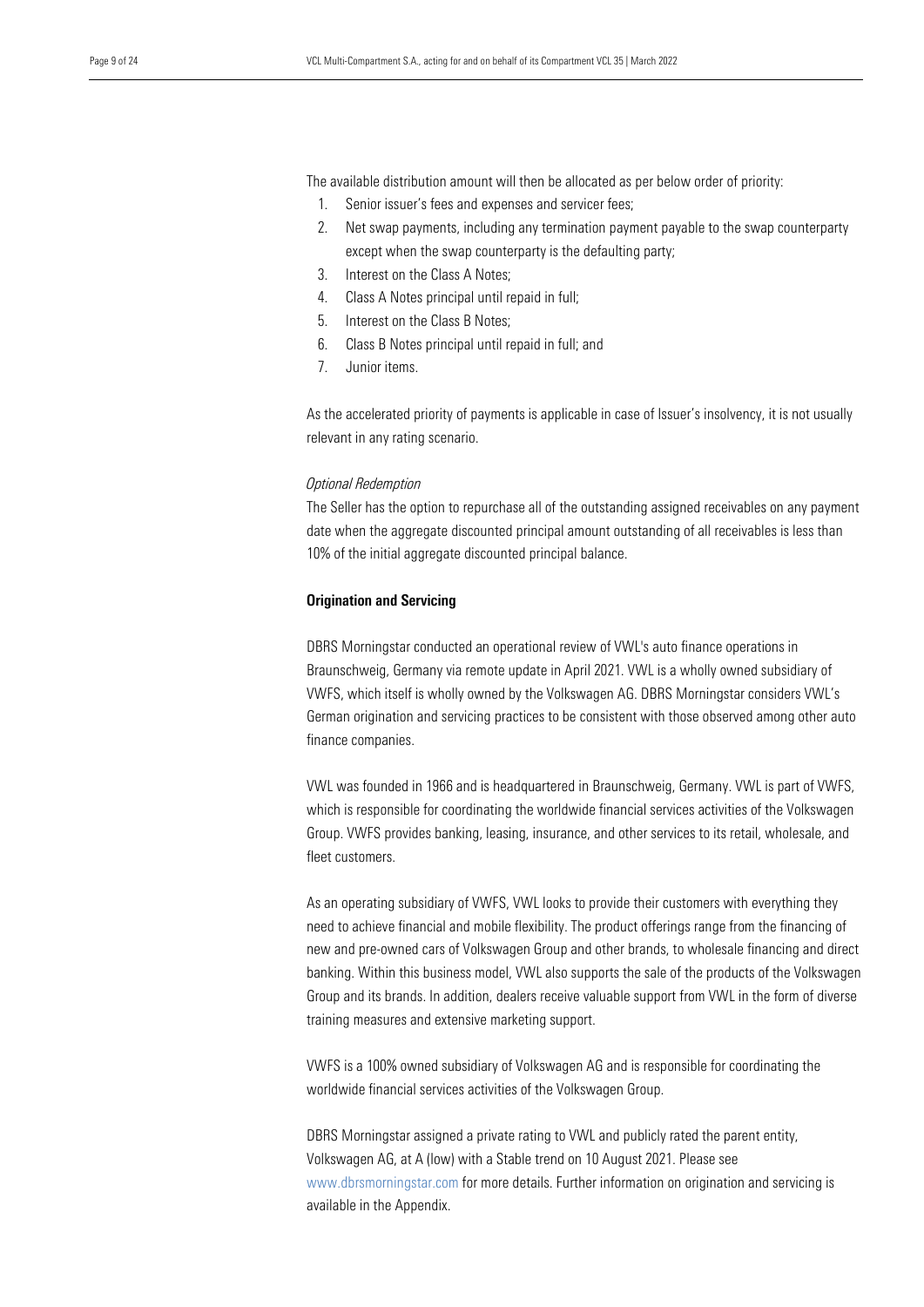#### Collateral Summary

The lease receivables assigned to the Issuer by the Seller consist of fixed-term, level-payment lease contracts granted by VWL to private and corporate lessees residing in Germany for the purpose of leasing new, ex-demonstration, or used passenger or light-commercial vehicles (together, the motor vehicles). The receivables are claims against lessees in respect of principal, interest, and administration fees (including statutory claims being commercially equivalent to principal and interest); however, the final, optional instalment is excluded. The lease contracts are fixed-interest rate leases governed by German law and secured by security title (Sicherungseigentum) over the financed vehicles.

VWL offers two types of lease contracts to both retail and corporate clients: open-end lease contracts, where there is no fixed residual value guaranteed by the dealers and the lessee bears the risk of loss (or profit) when the car is re-marketed at the end of the contract; and closed-end lease contracts where the residual value is predetermined and fixed by the dealer, subject to vehicle mileage caps outlined in the contractual conditions. If the vehicle mileage is above or under the contracted mileage, the residual value will be adjusted accordingly and the lessee will either be charged or refunded.

The collateral portfolio is static and no further additions or changes to the portfolio are allowed after the issuance of the Notes; however, VWL may, in specific cases, repurchase individual receivables because of a breach of representations and warranties or the creation of a lien on a receivable, among others.

#### Eligibility Criteria

VWL warrants and guarantees that receivables as at the cut-off date meet certain selection criteria. Some of the relevant criteria required for assignment are summarised below:

- 1. The lease contracts are legally valid and binding agreements;
- 2. The leased receivables are denominated and payable in euros;
- 3. The leased vehicles are existing and the lessee resides in Germany;
- 4. The lease receivables are free from rights of third parties and the lessees have no set-off claim;
- 5. No lease receivables are overdue and there is no pending termination of the lease contract;
- 6. No lessee if an affiliate of VW, Familie Porsche Stuttgart, or the Familie Piech Salzburg Gruppe;
- 7. At least two instalments have been paid for each lease contract;
- 8. The lease contracts are governed by the laws of Germany;
- 9. The lease contract pays substantially equal monthly payments to be made within 12 months to 60 months of the date of origination;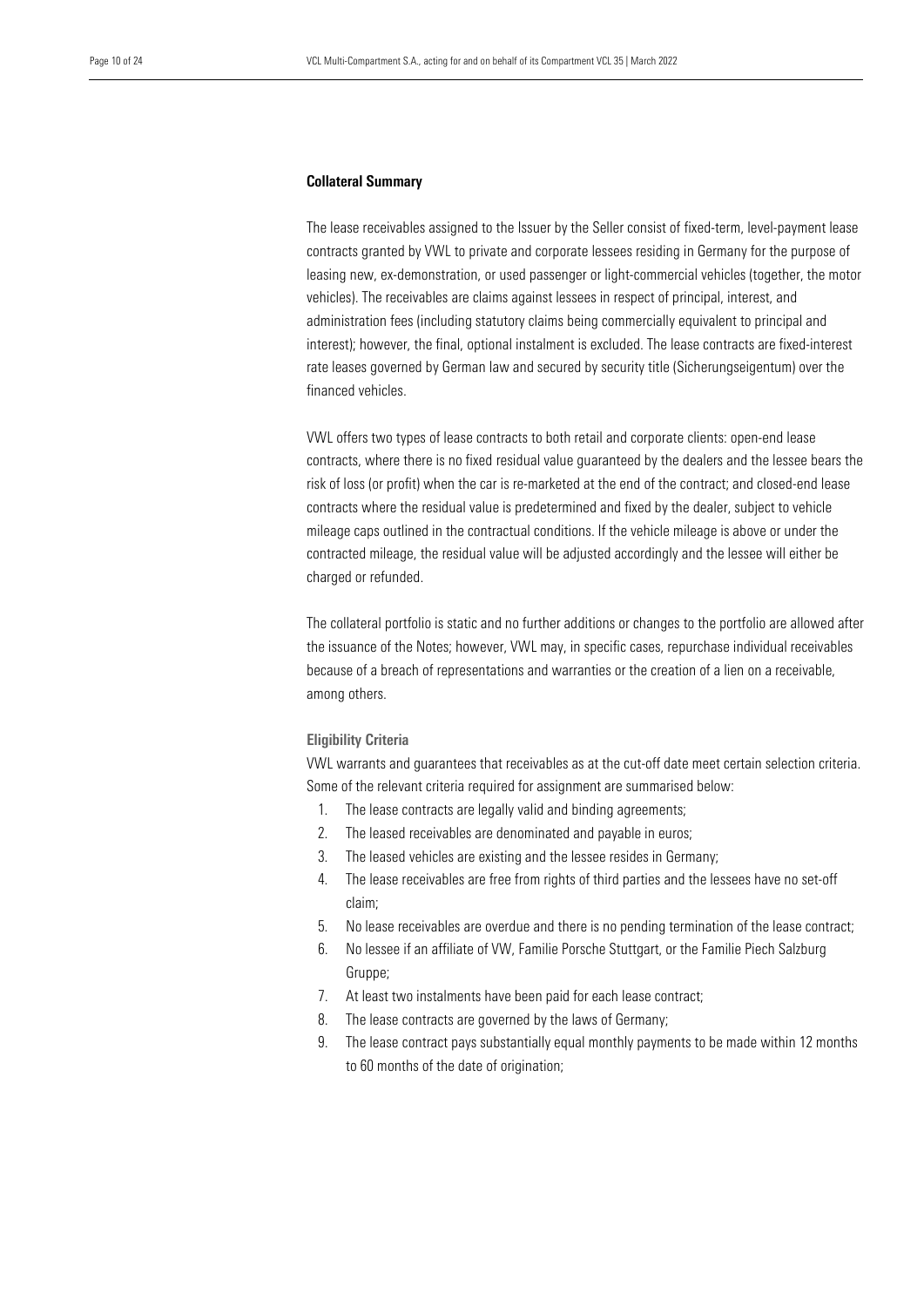- 10. The total amount of lease receivables assigned resulting from the contracts with a single lessee will not exceed 0.5% of the aggregate discounted receivables balance;
- 11. Not more than 5% of the discounted receivable balance is to relate to lease contracts for vehicles that are not Volkswagen Group branded vehicles (i.e., other than Volkswagen, Audi, SEAT, Skoda, or Volkswagen Nutzfahrzeuge);
- 12. Receivables are not related to special offers specifically directed to employees of the Seller or its affiliates;
- 13. Receivables are not related to lessees that are unlikely to pay, or are past due more than 90 days, or are credit-impaired or against which insolvency proceedings have been initiated;
- 14. The lease receivables have not been subject to forbearance amendments which had been agreed between VWL and the lessees to limit the impact of the coronavirus;
- 15. None of the lessees have exercised their right of revocation.

On 9 September 2021, the European Court of Justice ruled in relation to certain cases (C-33/20, C-155/20, and C-187/20) addressing the rights of consumers in Germany to revoke their finance contracts. According to the ruling, the absence of certain mandatory information (relating to default interest and prepayment fees) in the contracts is not compliant with the EU Consumer Credit Directive and, as such, the right to revoke extends past the standard 14-day period (i.e., indefinitely). As this ruling may result in economic incentives for borrowers to withdraw from their contracts, it could negatively affect German auto ABS securitisations. DBRS Morningstar is closely monitoring these developments and the impact of the decision on affected transactions. For further details, please refer to DBRS Morningstar's commentary titled, *[The European Court Resolves Debate](https://www.dbrsmorningstar.com/research/384995/the-european-court-resolves-debate-on-consumer-rights-in-germany-but-questions-remain)  [on Consumer Rights in Germany but Questions Remain.](https://www.dbrsmorningstar.com/research/384995/the-european-court-resolves-debate-on-consumer-rights-in-germany-but-questions-remain)*

DBRS Morningstar understands VWL does not expect any negative impact on its portfolio arising from the ECJ ruling of 9 September 2021. Consumer leasing contracts are not covered by the Consumer Credit Directive. In its judgment of 24 February 2021 - VIII ZR 36, the German Federal Court of Justice also determined that, even in analogous application, consumer leasing contracts with mileage billing do not fall under the German implementation regulations of the Consumer Credit Directive.

#### Pool Characteristics

DBRS Morningstar has analysed the collateral portfolio selected by VWL as at 28 February 2022. The main characteristics of the portfolio are summarised below: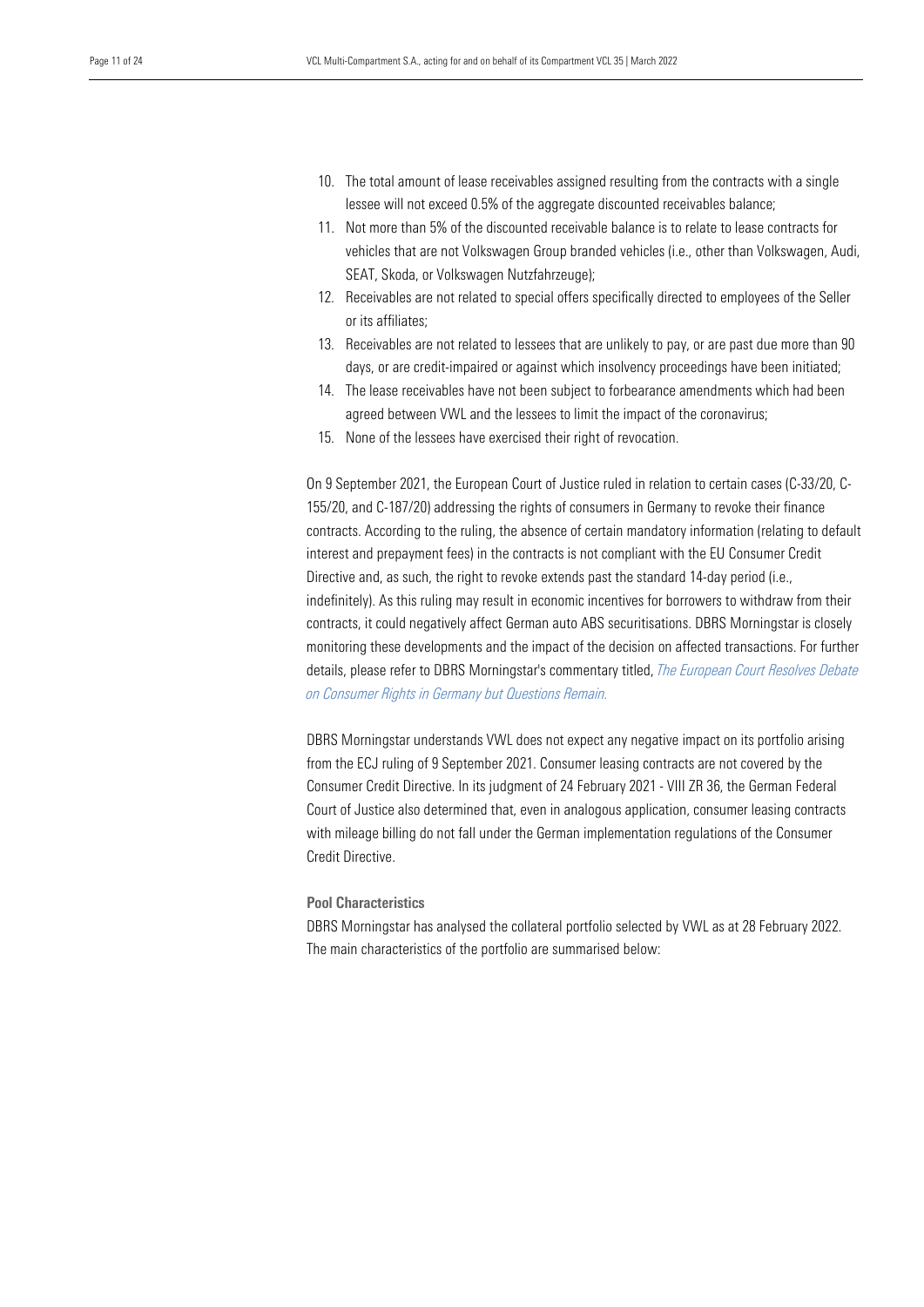#### VCL Multi-Compartment S.A., acting for and on behalf of its Compartment VCL 35

| Outstanding Discounted Receivables Balance (EUR)   | 1.000.005.944 |
|----------------------------------------------------|---------------|
| Total Number of Contracts (units)                  | 118.391       |
| Of which new vehicles (units)                      | 106.153       |
| Of which used vehicles or ex-demonstrators (units) | 12.238        |
| Average Outstanding Discounted Balance (EUR)       | 8.447         |
| Average Outstanding Nominal Balance (EUR)          | 9.118         |
| Discount Rate                                      | 57%           |
| <b>Buffer Release Rate</b>                         | 4 1%          |
| WA Original Term (Months)                          | 39.8          |
| WA Remaining Term (Months)                         | 31.6          |
| WA Seasoning (Months)                              | 82            |

| <b>Vehicle Brand</b>                | % of Outstanding Discounted Balance |
|-------------------------------------|-------------------------------------|
|                                     | 34 2%                               |
|                                     | 30.0%                               |
| Skoda                               | 15.9%                               |
| <b>VW Light Commercial Vehicles</b> | 10.4%                               |
| SFAT                                | 91%                                 |
| Other Brands                        | ገ 4%                                |

| <b>Customer Type</b> | % of Outstanding Discounted Balance |
|----------------------|-------------------------------------|
| Private              | 23.3%                               |
| Commercial           | 76.7%                               |

| <b>Customer Concentration</b> | % of Outstanding Discounted Balance |
|-------------------------------|-------------------------------------|
| $\sqrt{100}$                  | 0.2%                                |
| Top 3                         | 0.3%                                |
| Top 5                         | 0.4%                                |
| Top <sub>10</sub>             | 0.7%                                |
| $\infty$ 20                   | 1%                                  |

| <b>Geographic Mix (Top Five Regions)</b> | % of Outstanding Discounted Balance |
|------------------------------------------|-------------------------------------|
| North Rhine-Westphalia                   | 22.9%                               |
| <b>Bavaria</b>                           | 17 2%                               |
| Baden-Wuerttemberg                       | 15 0%                               |
| Lower Saxony                             | 94%                                 |
| مووما                                    | ጸ 1%                                |

| <b>Top Five Industries</b>                                  | % of Outstanding Discounted Balance |
|-------------------------------------------------------------|-------------------------------------|
| Public administration, education, health care, public serv. | 20.8%                               |
| Other services                                              | 15 በ%                               |
| Manufacturing industry                                      | 14 7%                               |
| <b>Retail / Wholesale</b>                                   | 14 2%                               |
| netruction                                                  | 1በ <i>ለ%</i>                        |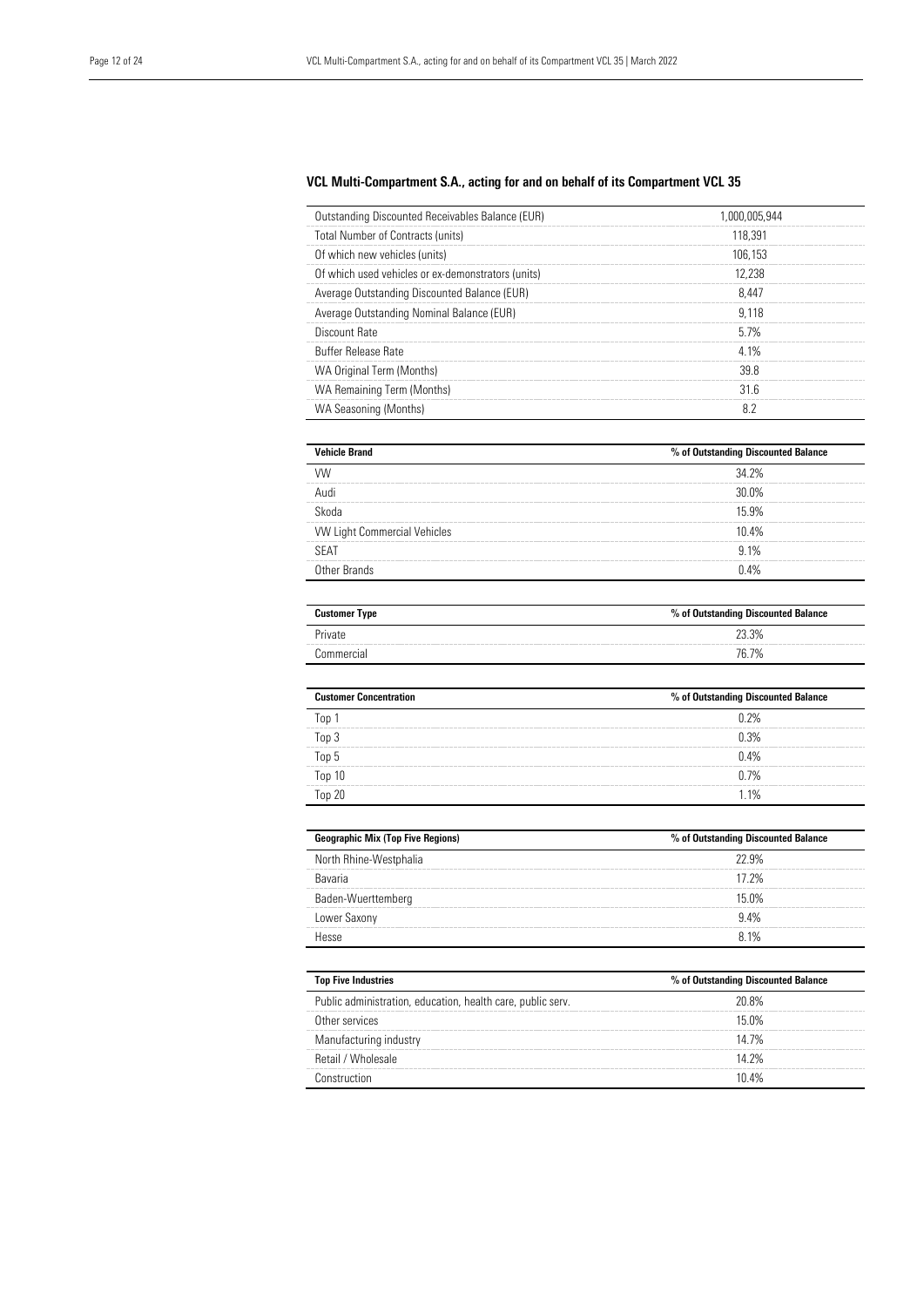

#### **Exhibit 1** Distribution by Vehicle Brand (EUR) **Exhibit 2** Distribution by Engine Type (EUR)



Source: VWL, DBRS Morningstar.



 $\Box$  Outstanding Discounted Principal Amount (EUR)  $\Box$  Mix % 350m 35% 300m 30% 250m 25%  $200<sub>m</sub>$ 20% 150m 15% 100m 10% 50m 5%  $0<sub>m</sub>$ 0%  $\leq 5k$  $\leq 10k$  $x \leq 15k$  $\epsilon = 20k$  $\epsilon$  = 25k  $\epsilon = 30k$ > 30k >5k <= 10k >10k <= 15k >15k <= 20k >20k <= 25k >25k <= 30k  $\frac{18}{2}$  $\frac{8}{2}$  $\frac{5}{4}$  $>20k$  $>25k$ 



Source: VWL, DBRS Morningstar.



#### **Exhibit 5** Distribution by Seasoning (Months) **Exhibit 6** Distribution by Remaining Maturity (Months)



Source: VWL, DBRS Morningstar.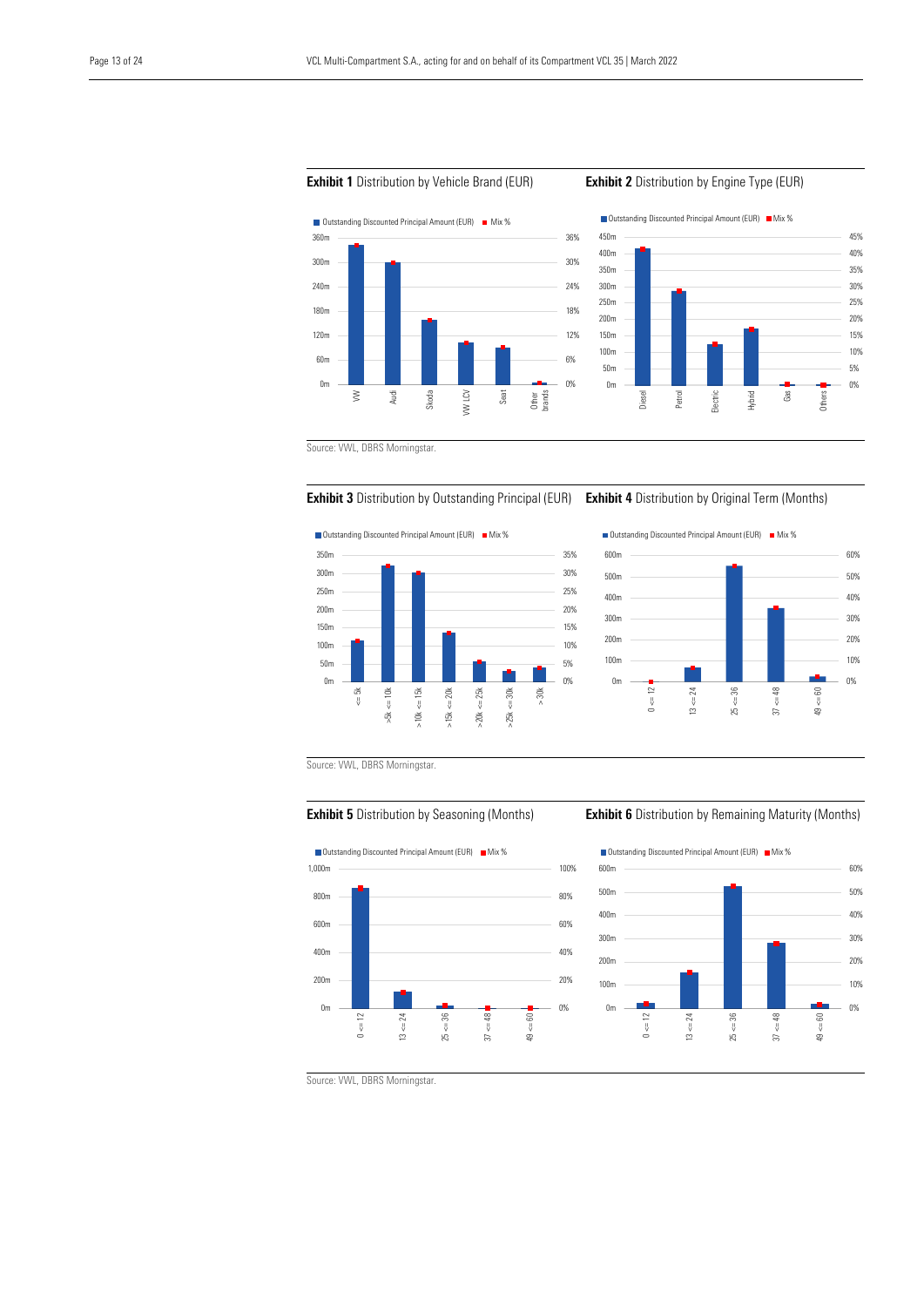In comparison with other auto lease portfolios assessed by DBRS Morningstar in Germany, the following are noted:

- The majority of the portfolio comprises new vehicles (90.9%), which is in line with what is typically observed in other German captive lease portfolios rated by DBRS Morningstar;
- The average discounted receivables balance is marginally lower than EUR 8,500. This reflects (1) the inclusion of brands with a comparatively lower list price (2) the residual value component of the leases not being securitised in this transaction (3) the weighted-average original term of the portfolio being relatively low at 39.8 months resulting in a comparatively larger residual value component.
- DBRS Morningstar considers the vehicle make concentration to be high. The majority (99.7%) of the portfolio consists of vehicles of the Volkswagen Group. Vehicle model distribution is more granular, with the largest model (the VW Golf) representing approximately 6.2% of the portfolio. The concentration levels observed are in line with other VWL sponsored transactions rated by DBRS Morningstar and reflect the captive nature of the originator.
- DBRS Morningstar considers the weighted-average seasoning of 8.2 months to be consistent with other German auto lease portfolios in transactions it rates.

#### Rating Analysis

The ratings are based on DBRS Morningstar's review of the following analytical considerations:

- Transaction capital structure, including form and sufficiency of available credit enhancement;
- Relevant credit enhancement in the form of subordination, a reserve fund, and overcollateralisation;
- Credit enhancement levels are sufficient to support DBRS Morningstar's projected expected cumulative net losses under various stress scenarios;
- The ability of the transaction to withstand stressed cash flow assumptions and repay investors according to the terms under which they have invested. For this transaction, the ratings assigned to the Class A Notes and Class B Notes address the payment of timely interest on a monthly basis and principal by the legal final maturity date;
- VWL's capabilities with regard to originations, underwriting, servicing, and its financial strength;
- The transaction parties' financial strength with regard to their respective roles.
- The credit quality and industry diversification of the collateral and historical and projected performance of the Seller's portfolio.
- The sovereign rating of the Federal Republic of Germany, currently at AAA with a Stable trend.
- The consistency of the transaction's legal structure with DBRS Morningstar's *Legal Criteria for European Structured Finance Transactions* methodology and the presence of legal opinions that address the true sale of the assets to the Issuer.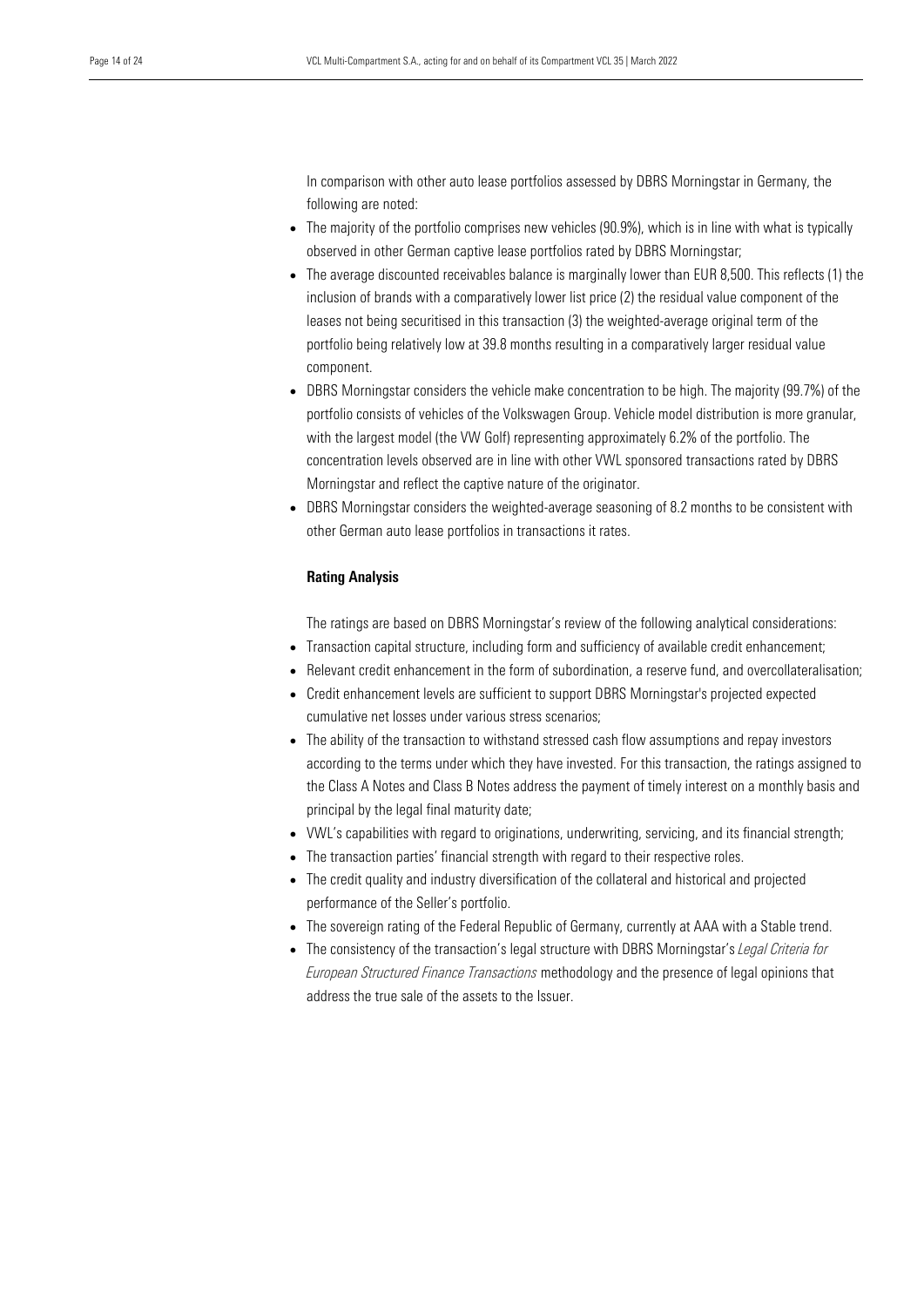Portfolio Performance Data

DBRS Morningstar received the following sets of data from VWL:

- Static cumulative net loss data going back to October 2011 and up to September 2021; data was provided on a total portfolio basis.
- Total portfolio level delinquency data from January 2010 to September 2021.
- Summarised stratification tables for the final pool as at 28 February 2022.
- A theoretical amortisation of the selected pool.

DBRS Morningstar supplemented the information received with relevant historical data from prior transactions and benchmark data.



#### Origination and Outstanding Balances

Source: VWL, DBRS Morningstar.

DBRS Morningstar has observed a broadly consistent origination volumes over the past five years with a slight upward trend. In line with the broader growth of new vehicle registrations in Germany, VWL's originations increased between 2013 and 2019 and subsequently experienced a drop in 2020, driven by the lockdown measures and the wider impact on demand because of the coronavirus pandemic.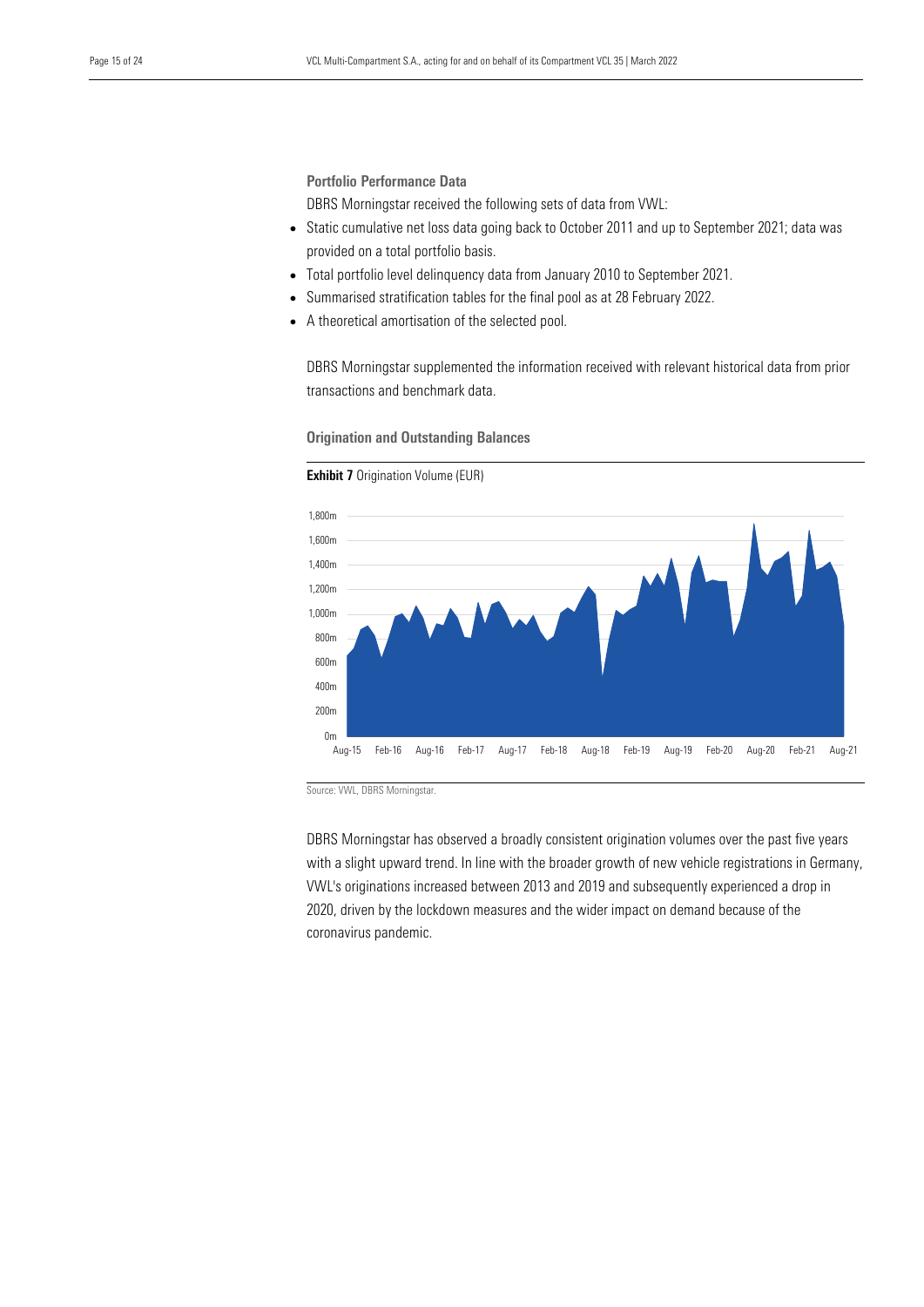#### **Delinquencies**

#### Exhibit 8 Delinquencies



Source: VWL, DBRS Morningstar.

The delinquency performance of the portfolio has been stable over the last few years. Recent performance shows marginally improved performance and a reduction across the portfolio, despite the coronavirus pandemic.

#### Vintage Default and Recoveries

The default definition applied relates to the contract termination date (in accordance with the servicer's collections practices). DBRS Morningstar derived gross loss and recovery assumptions from the net loss data based on performance data from prior and existing VCL transactions alongside relevant benchmarks.

Net losses have remained consistent and stable since 2013 with successive vintages following very similar loss distributions. More recent vintages have slightly outperformed prior years and the performance observed for the most current vintages continues this trend.



Exhibit 9 Net Loss - Total Portfolio

Source: VWL, DBRS Morningstar.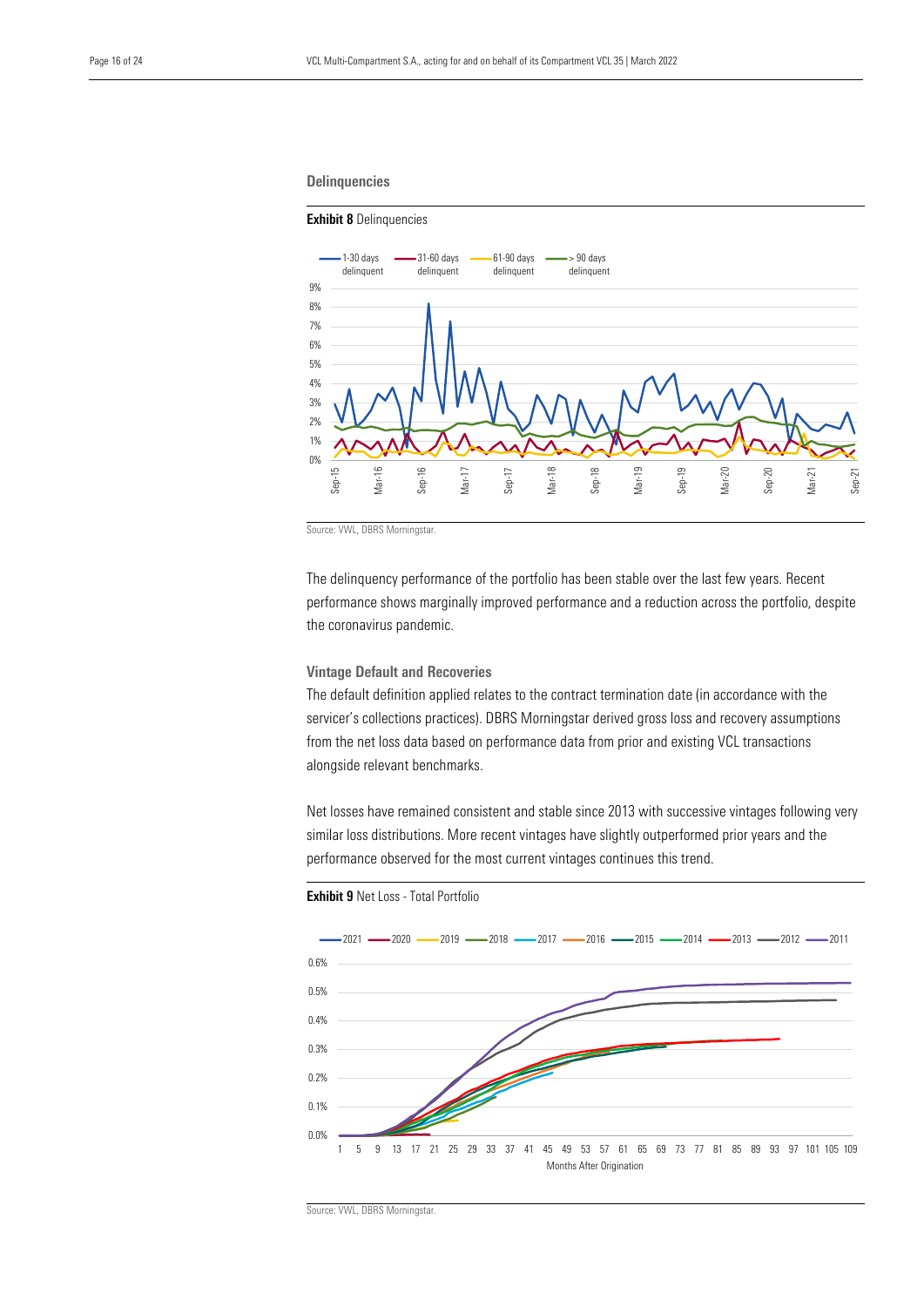Portfolio Amortisation and Interest Rate

As the portfolio only contains the monthly lease instalment component of the leases, and the residual value component is not securitised, the amortisation profile is broadly linear and shows little volatility.

**Exhibit 10 Theoretical Amortisation Schedule** 



Source: VWL DBRS Morningstar.

#### Summary of the Cash Flow Scenarios

DBRS Morningstar's cash flow assumptions focused on the amount and timing of defaults and recoveries, prepayment speeds, and interest rates. Several different prepayment scenarios were evaluated when assessing the sufficiency of credit enhancement that considered prepayment rates between 0% and 15%. DBRS Morningstar assessed a total of 18 cash flow scenarios to evaluate the performance of the Class A Notes and Class B Notes that incorporated front-, mid-, and back-loaded default timings and interest rates stresses.

Interest Rate Risk and Basis Risk

The interest rate risk in the transaction arises from the fixed interest rate on the leased receivables and the one-month Euribor floating rate applied to the issued notes. To mitigate the risk, the Issuer entered into swap agreements with a swap counterparty that meets DBRS Morningstar's minimum criteria to act in such capacity.

As a result, the Issuer pays on each payment date a fixed rate on the Class A Notes and Class B Notes, respectively, while the swap counterparty pays one-month Euribor plus the corresponding spread on the respective Notes. The notional for each swap is the aggregate outstanding balance for each respective class of notes, and all floating rate legs are floored at zero.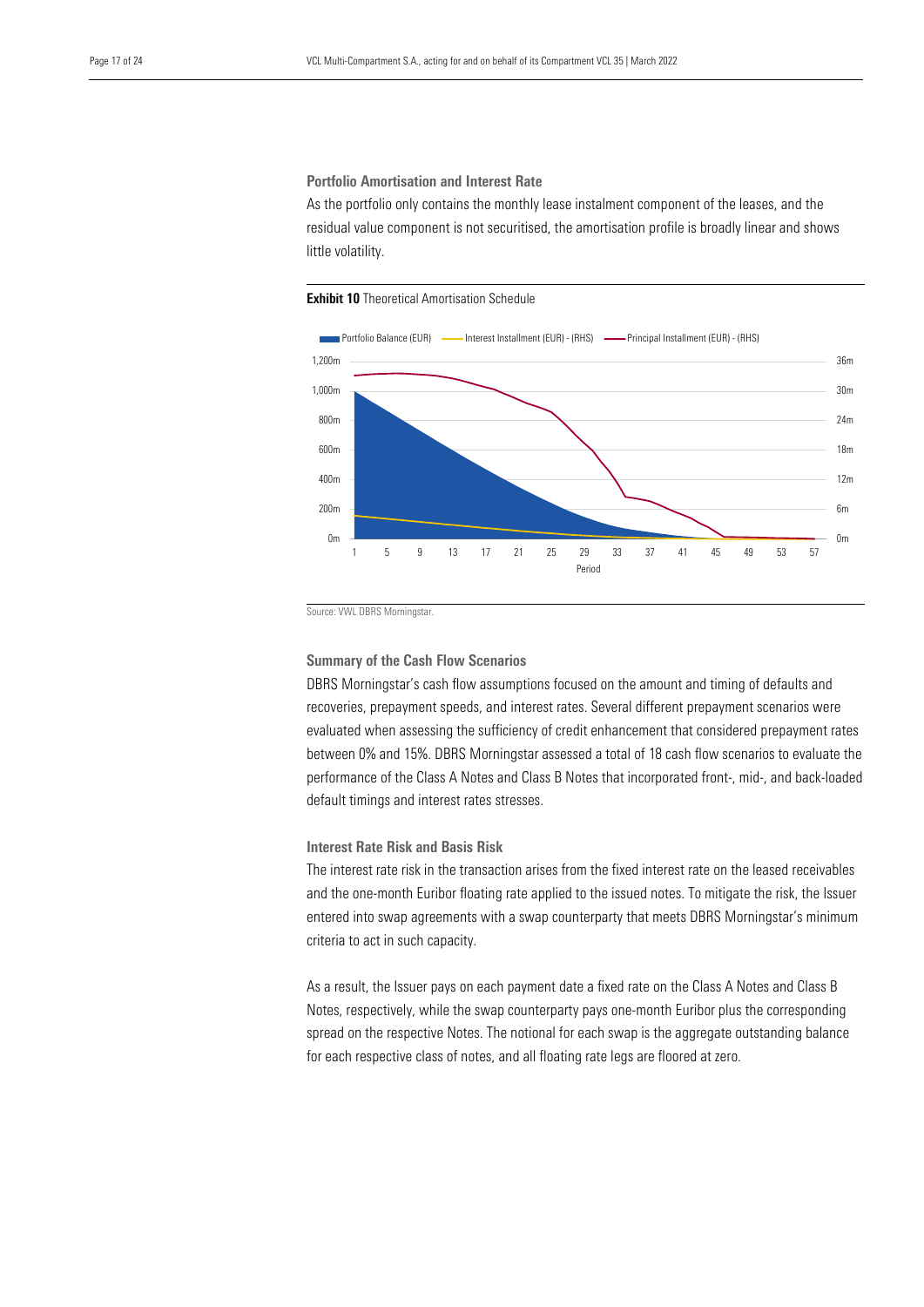#### Default and Recovery Assumptions

DBRS Morningstar observed broadly consistent and low cumulative net loss rates from monthly vintages originated from 2013. To determine a loss estimate for the current transaction, DBRS Morningstar extended the dataset from predecessor transactions. For vintages that were not fully seasoned, cumulative net losses were projected to maturity using historical data relating to loss timing. DBRS Morningstar was not provided with separate recovery information; however, based on historical performance reported for similar assets securitised in benchmark transactions in Germany, including predecessor transactions, a conservative recovery assumption was used along with a three-month recovery lag.

|                                 | <b>Base Assumption</b> |  |
|---------------------------------|------------------------|--|
| <b>Expected Gross Loss Rate</b> | 1.4%                   |  |
| <b>Expected Recovery Rate</b>   | 6በ%                    |  |
| AAA (sf) Recovery Rate          | 38.4%                  |  |
| AA (low) (sf) Recovery Rate     | 43 2%                  |  |
|                                 |                        |  |

#### Prepayment Speeds and Prepayment Stress

DBRS Morningstar assessed annualised prepayment rates between 0% and 15%, with the latter presenting the constraining scenarios within DBRS Morningstar's cash flow analysis.

#### Timing of Defaults

DBRS Morningstar estimated the default timing patterns and created base, front-, mid-, and back stress-loaded default curves. The weighted-average life of the collateral portfolio under DBRS Morningstar's stressed cash flows is expected to be about three years and the front-loaded, base and back-loaded default distributions are listed below.

| Year | <b>Front</b> | Mid | Back |
|------|--------------|-----|------|
|      | 50%          | 20% | ንበ%  |
|      | 30%          | 50% | ነበ%  |
|      | ንበ%          | ነበ% | በ%   |

Because of the pro-rata allocation approach, DBRS Morningstar considers that the structure is sensitive to back-loaded default timings as principal may initially be diverted to the repayment of the subordinated loan.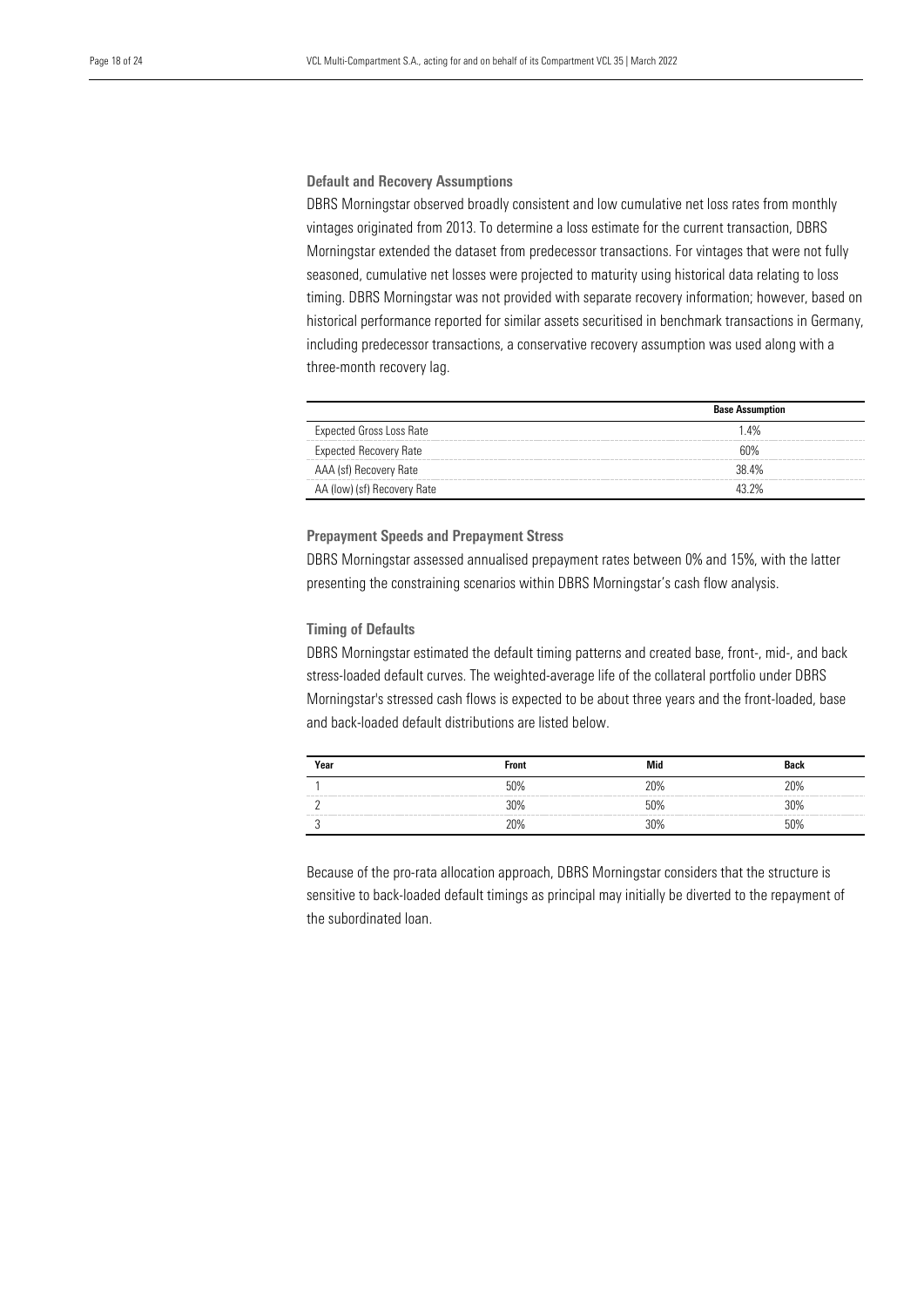#### Risk Sensitivity

DBRS Morningstar determines a lifetime base-case PD and LGD for each rated pool based on a review of historical data. Adverse changes to asset performance may cause stresses to base-case assumptions and therefore have a negative effect on credit ratings. The tables below illustrate the sensitivity of the ratings to various changes in the base-case default rates and loss severity assumptions relative to the base-case assumptions used by DBRS Morningstar in assigning the ratings.

#### Class A Notes

|                |                                                                                                                         | Increase in PD Rate |                |                |
|----------------|-------------------------------------------------------------------------------------------------------------------------|---------------------|----------------|----------------|
|                |                                                                                                                         |                     | 25             | 50             |
| œ<br>졅<br>ease |                                                                                                                         | AAA (sf)            | AAA (sf)       | AA (high) (sf) |
| ≏<br>등<br>ு    | state was seen and seen and seen the season and see the season and see the season and see<br>25<br><b>Service State</b> | AAA (sf)            | AA (high) (sf) | AA (sf)        |
|                | 50                                                                                                                      | AA (high) (st)      | AA (sf)        | (low) (st)     |

#### Class B Notes

|                                                |                                                      | Increase in PD Rate |               |          |
|------------------------------------------------|------------------------------------------------------|---------------------|---------------|----------|
|                                                |                                                      |                     |               | 50       |
| œ<br>$\sim$<br>rease<br>æ                      |                                                      | AA (low) (sf)       | AA (low) (sf) | A (sf)   |
| ≏<br>$\overline{c}$                            | were send your prop and your count of the send<br>25 | AA (low) (sf)       | A(sf)         | A (sf)   |
| <b>STATE GALLER STATE GALLER STATE GALLERY</b> | 50                                                   | $\left( 181\right)$ | A (st)        | .1) (ST' |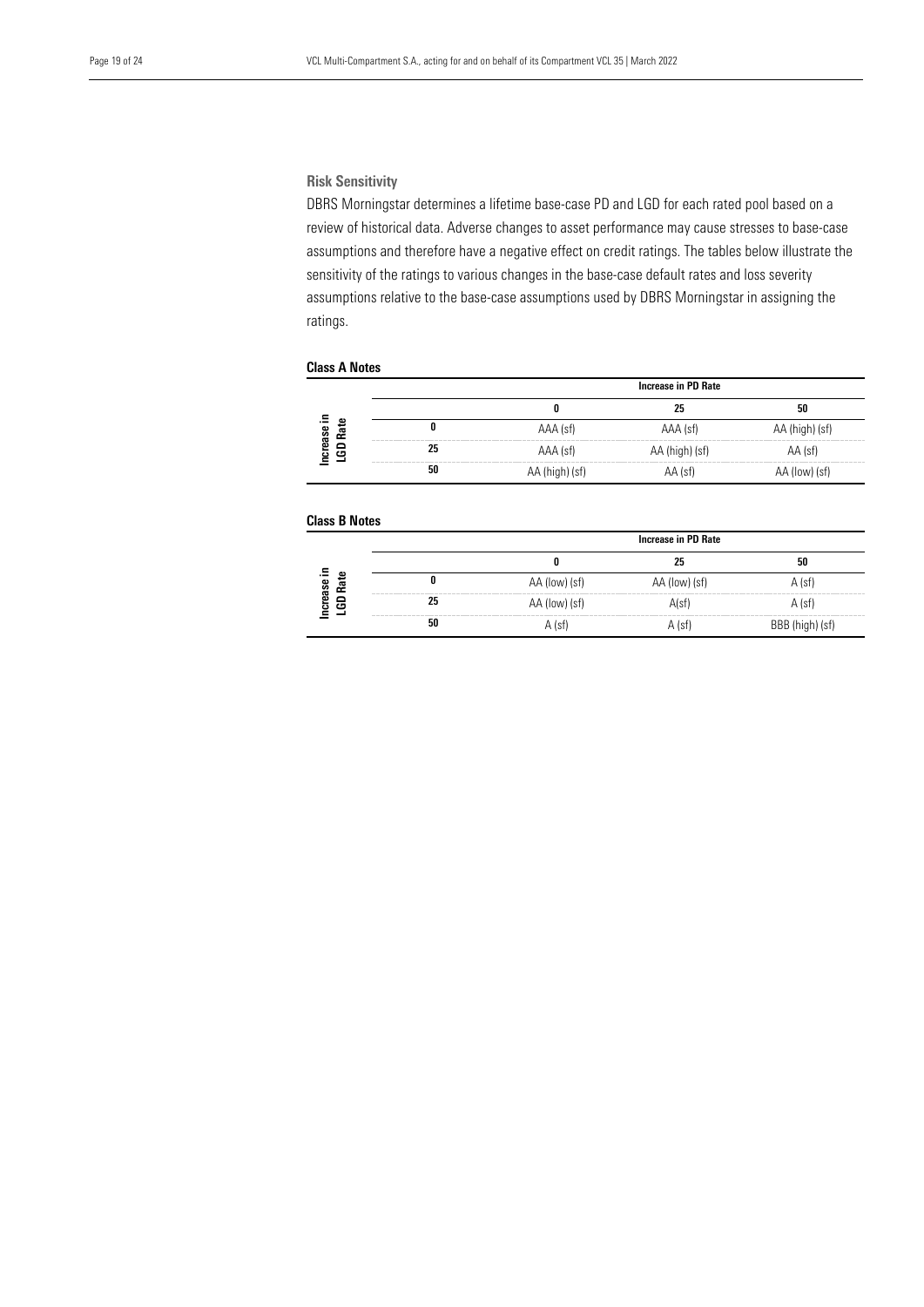## Appendix

#### Origination & Underwriting

#### Origination and Sourcing

VWL acts under the Audi Leasing, Seat Leasing, Skoda Leasing, and AutoEuropa Leasing brands. VWL's objectives are to lease motor vehicles, especially the following brands: Volkswagen, Audi, SEAT, Skoda, and Volkswagen Nutzfahrzeuge. VWL provides a modern and cost-effective alternative to the purchase of vehicles in Germany and for the financing of investments, the latter in particular for the business partners of the Volkswagen Group.

In addition to providing leasing for the brands noted above, VWL also offers service leasing to commercial and non-commercial customers and leasing options for used vehicles of all makes. VWL co-operates closely with the approximately 3,000 dealerships. A dealer can thus offer the customer complete, competent, and personal service at one stop and from one source, including the financing.

The co-operation between the manufacturer or importer and the dealer-partner is established by a dealer agreement. Under this agreement, the dealer-partner is given the responsibility to market the products and services of the Volkswagen Group and to service its trademarked products.

The dealer-partners procure leasing business for VWL against commissions. VWL buys the vehicles from the dealer, finances and administers the vehicles, and assumes the credit risk. Each dealerpartner is trained in leasing business. The dealer-partner is the local contact person and available to the lessee during the whole life of the leasing contract.

#### Underwriting Process

All underwriting activities at VWFS are appropriately segregated from marketing and sales. VWFS adheres to standard identify and income verification practices, including collection of income statements while identity cards, proof of address, and utility bills are reviewed. External credit data is retrieved from two nationally recognised bureaux (SCHUFA and Creditreform & Co.) and incorporated into the automated credit scoring models.

Prior to acceptance of an application, VWL checks the credit standing of the customer in the form of a credit report that may include information from credit agencies, banks, financial statements, and other relevant sources. For private and commercial retail customer contracts, applications are automatically approved by a scoring system if the information on the application demonstrates that the applicant meets VWL's criteria for an automatic approval.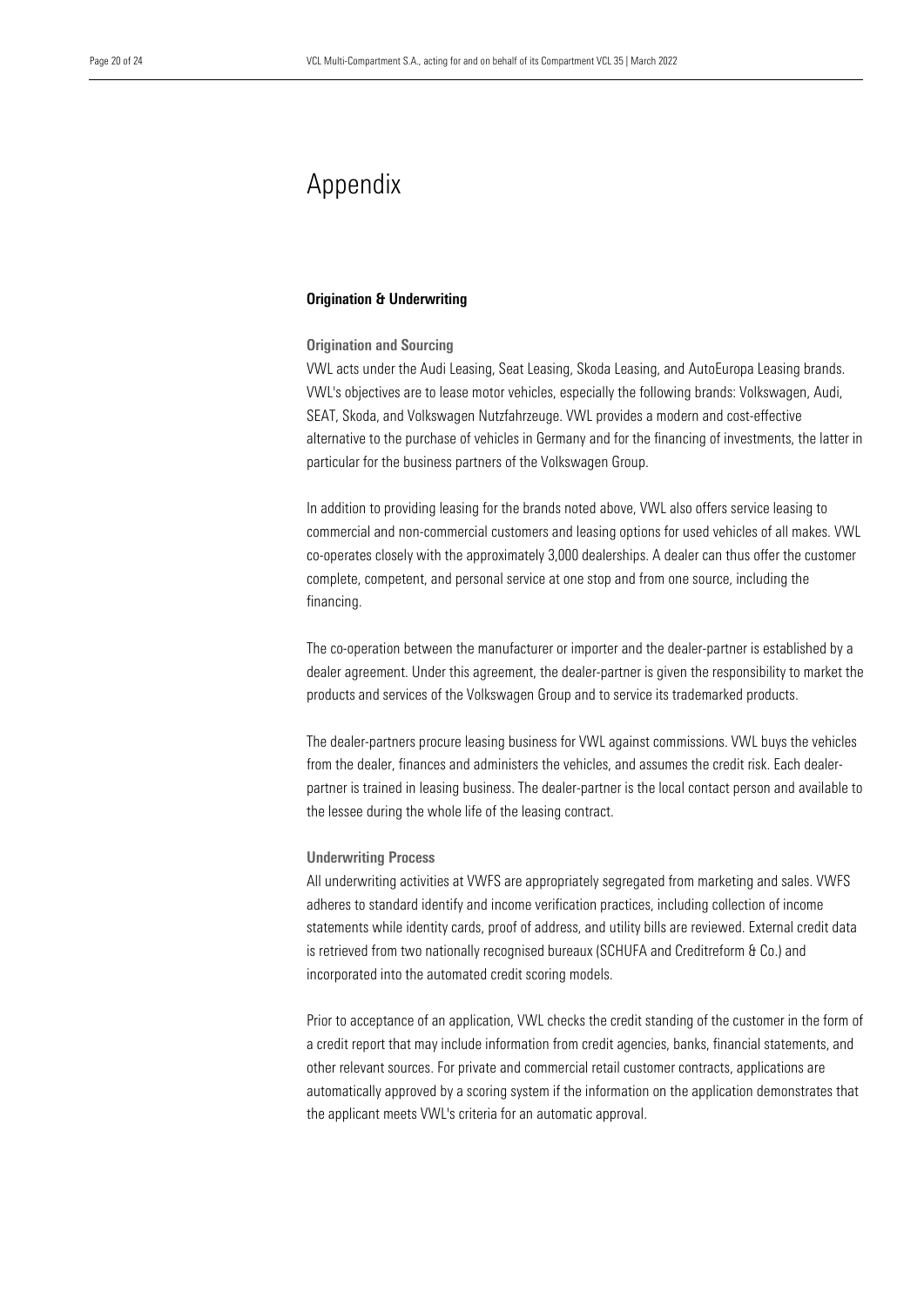Applications are analysed through VWFS' internal credit scoring system, which assigns a band to the loan denoting the risk associated with the borrower and loan. Both retail and commercial retail customers are evaluated under one of 16 risk bands, with 01 representing the best score, and 15 and D representing the worst scores. For large customers where there is a master framework agreement with VWL, the application is evaluated by at least two credit officers. Ongoing checks are then made to ensure that credit limits are respected for any newly leased vehicles.

Applications that are not automatically accepted by the scoring system are assessed by an employee of the credit department. The employees of VWL's credit department typically have several years of industry experience and degrees in business administration. Employees are personally assigned a credit ceiling up to which they may underwrite a given loan.

*Summary Strengths*

- Rising penetration rate over last few years.
- Use of multiple rules-based credit scoring models incorporating dual credit bureau data and monthly analysis of rules and performance metrics.
- Centralised and independent credit and risk management functions with underwriting teams split between retail (individuals and business) and corporates.

#### Servicing

Servicing begins during the final stages of initial financing, with the customer services department reviewing all borrower documents and credit terms including interest rates, loan maturity, insurance, and prepayment terms. The majority of payments are made via direct debit (95%) and have monthly payment frequencies. In the rare circumstance where customers do not agree to this requirement, payment comes from standing orders for payment transfers from their bank account, regular bank transfers, or cheque.

Servicing is centralised in Braunschweig and the company places considerable focus on customer service, as evidenced by the proactive assessment of customer satisfaction following contract execution and quarterly surveys. VWFS employs a customer contact council and a professional planning forum to ensure adherence to corporate strategies involving customer service. Given VWFS' low staff attrition rate, average company tenure among the servicing group is estimated at over five years. The arrears management process is heavily automated and is driven by an SAP workflow system that provides collection teams' daily workload reports and performance monitoring statistics. VWFS complies with all regulatory guidelines. The company's behavioural scoring model, which assigns a probability of PD and LGD to each loan, is used to segregate arrears cases based on the risk profile. Over the last year, VWFS has placed more focus on specialised collections for vulnerable customers as a result of the economic crisis.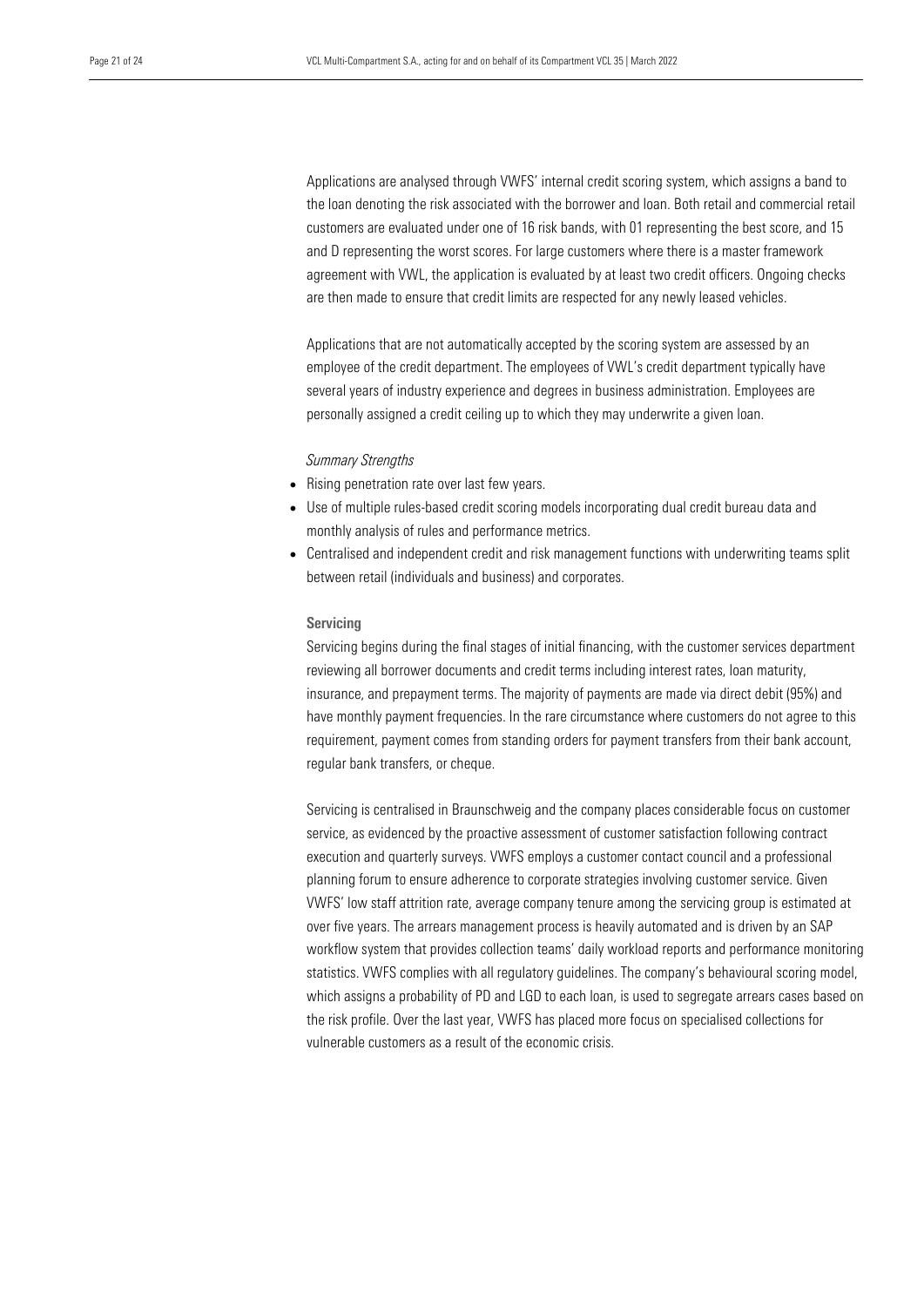Initial collections activity starts in the Debt Management unit where letters are sent out immediately following a missed payment. If the lessee does not pay, a second reminder letter is generally sent after another two weeks, in which interest on arrears and other costs are also mentioned. The third reminder after 36 days includes charges for the reminder, the threat of a summary court order to pay, and the threat of termination of the contract.

In addition, the dealer who intermediated the contract is brought into the proceeding and requested to investigate the situation and to help with the collection of the debts. In addition, VWL's Debt Management department may write an individual letter to the customer or be in touch with the customer or with the dealer by telephone or telefax. The employees of the Debt Management department are authorised to grant justifiable payment extensions, though the number of such agreements has been negligible.

#### *Summary Strengths*

- Majority of payments made via direct debit.
- Low default rate and stabilised recovery rates.
- Active early arrears management practices, which benefit from automated workflows and behavioural scoring that segregates arrears cases based on risk and loan size.

Opinion on Backup Servicer: There is no backup servicer appointed to the VCL Programme. DBRS Morningstar believes that the Volkswagen Group's current financial condition mitigates the risk of a possible disruption in servicing following a potential servicer event of default, including insolvency.

#### Methodologies Applied

The principal methodology applicable to assign ratings to this transaction is *Rating European Consumer and Commercial Asset-Backed Securitisations* (29 October 2021), [https://www.dbrsmorningstar.com/research/387042/rating-european-consumer-and-commercial](https://www.dbrsmorningstar.com/research/387042/rating-european-consumer-and-commercial-asset-backed-securitisations)[asset-backed-securitisations.](https://www.dbrsmorningstar.com/research/387042/rating-european-consumer-and-commercial-asset-backed-securitisations)

Other methodologies referenced in this transaction are listed below:

- *Legal Criteria for European Structured Finance Transactions* (29 July 2021), [https://www.dbrsmorningstar.com/research/382171/legal-criteria-for-european-structured-finance](https://www.dbrsmorningstar.com/research/382171/legal-criteria-for-european-structured-finance-transactions)[transactions.](https://www.dbrsmorningstar.com/research/382171/legal-criteria-for-european-structured-finance-transactions)
- *Rating European Structured Finance Transactions Methodology* (30 July 2021), [https://www.dbrsmorningstar.com/research/382486/rating-european-structured-finance](https://www.dbrsmorningstar.com/research/382486/rating-european-structured-finance-transactions-methodology)[transactions-methodology.](https://www.dbrsmorningstar.com/research/382486/rating-european-structured-finance-transactions-methodology)
- *Operational Risk Assessment for European Structured Finance Servicers* (16 September 2021), [https://www.dbrsmorningstar.com/research/384513/operational-risk-assessment-for-european](https://www.dbrsmorningstar.com/research/384513/operational-risk-assessment-for-european-structured-finance-servicers)[structured-finance-servicers.](https://www.dbrsmorningstar.com/research/384513/operational-risk-assessment-for-european-structured-finance-servicers)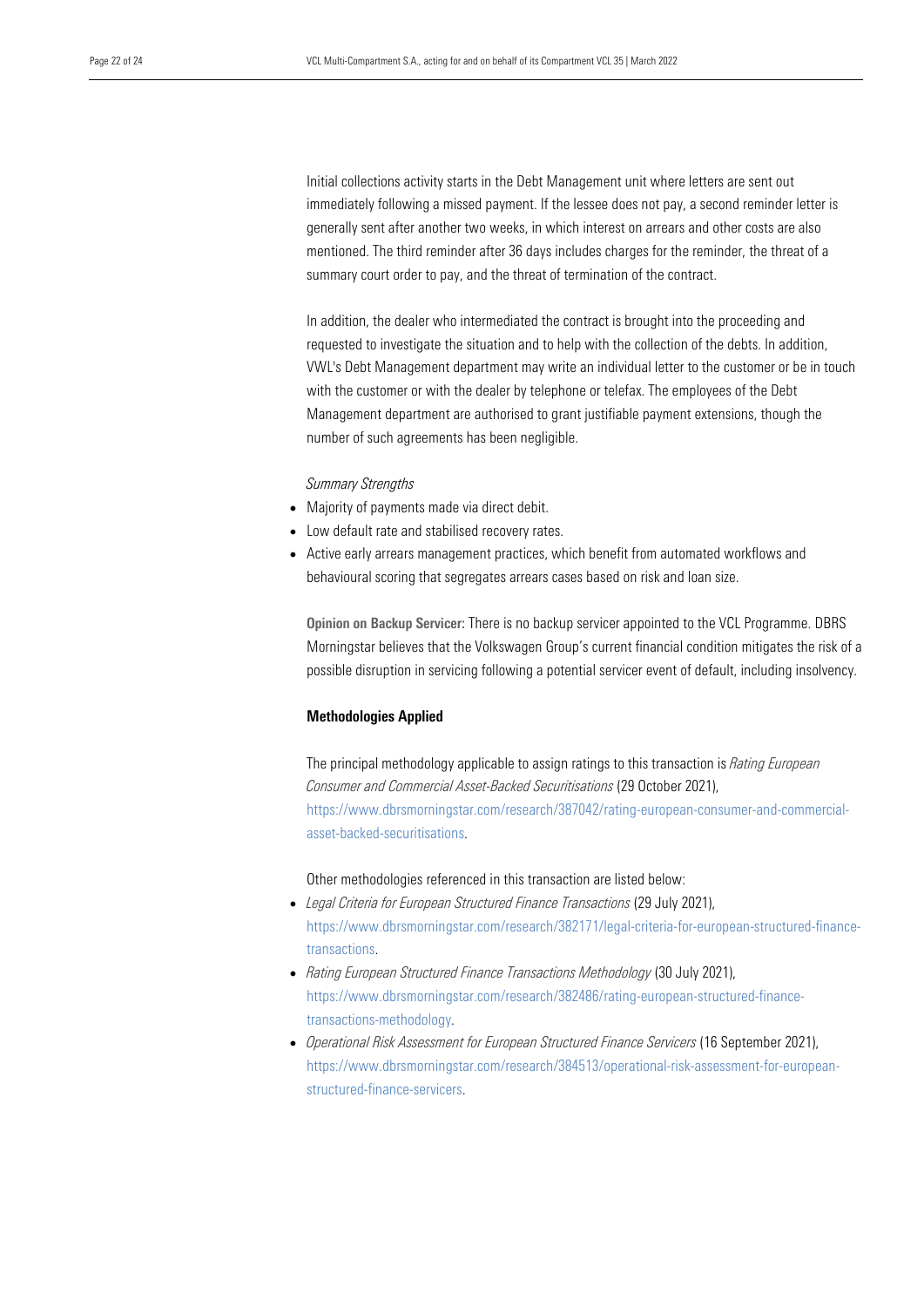- *Operational Risk Assessment for European Structured Finance Originators* (16 September 2021), [https://www.dbrsmorningstar.com/research/384512/operational-risk-assessment-for-european](https://www.dbrsmorningstar.com/research/384512/operational-risk-assessment-for-european-structured-finance-originators)[structured-finance-originators.](https://www.dbrsmorningstar.com/research/384512/operational-risk-assessment-for-european-structured-finance-originators)
- *Derivative Criteria for European Structured Finance Transactions* (20 September 2021)*,*  [https://www.dbrsmorningstar.com/research/384624/derivative-criteria-for-european-structured](https://www.dbrsmorningstar.com/research/384624/derivative-criteria-for-european-structured-finance-transactions)[finance-transactions.](https://www.dbrsmorningstar.com/research/384624/derivative-criteria-for-european-structured-finance-transactions)
- *Interest Rate Stresses for European Structured Finance Transactions* (24 September 2021), [https://www.dbrsmorningstar.com/research/384920/interest-rate-stresses-for-european-structured](https://www.dbrsmorningstar.com/research/384920/interest-rate-stresses-for-european-structured-finance-transactions)[finance-transactions.](https://www.dbrsmorningstar.com/research/384920/interest-rate-stresses-for-european-structured-finance-transactions)
- *DBRS Morningstar Criteria: Approach to Environmental, Social, and Governance Risk Factors in Credit Ratings* (3 February 2021),

[https://www.dbrsmorningstar.com/research/373262/dbrs-morningstar-criteria-approach-to](https://www.dbrsmorningstar.com/research/373262/dbrs-morningstar-criteria-approach-to-environmental-social-and-governance-risk-factors-in-credit-ratings)[environmental-social-and-governance-risk-factors-in-credit-ratings.](https://www.dbrsmorningstar.com/research/373262/dbrs-morningstar-criteria-approach-to-environmental-social-and-governance-risk-factors-in-credit-ratings)

The rating methodologies and criteria used in the analysis of this transaction can be found at: https://www.dbrsmorningstar.com/about/methodologies. Alternatively, please contact info@dbrsmorningstar.com.

#### Surveillance Methodology

DBRS Morningstar monitors this transaction in accordance with its *Master European Structured Finance Surveillance Methodology*, which is available at www.dbrsmorningstar.com under Methodologies. Alternatively, please contact [info@dbrsmorningstar.com.](mailto:info@dbrsmorningstar.com)